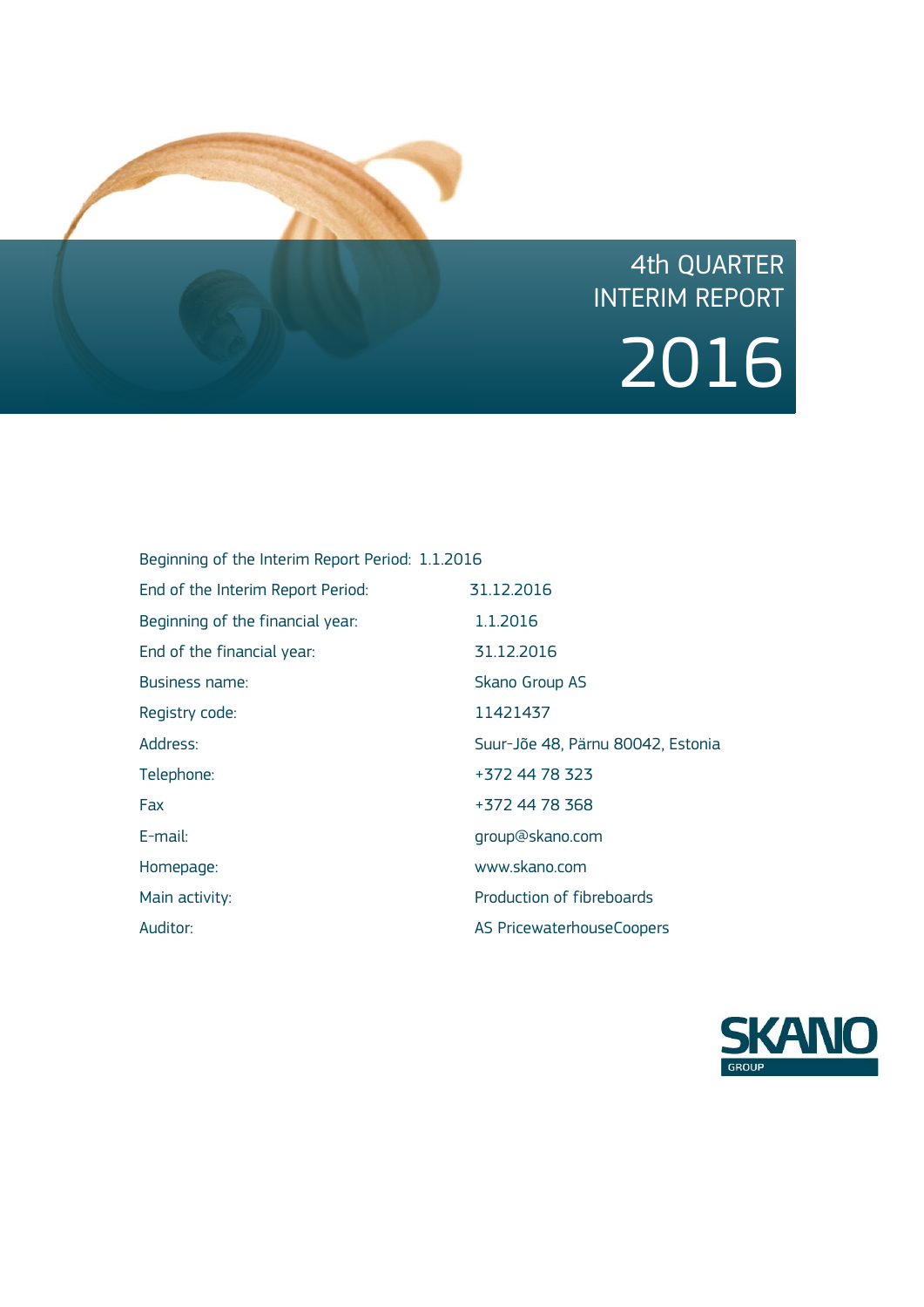# <span id="page-1-0"></span>TABLE OF CONTENTS

| <b>TABLE OF CONTENTS</b>                                                | $\overline{2}$    |
|-------------------------------------------------------------------------|-------------------|
| <b>OUTLINE</b>                                                          | $\overline{3}$    |
| <b>MANAGEMENT REPORT</b>                                                | $\overline{4}$    |
| DIVISIONAL REVIEW:                                                      | 6                 |
| <b>SKANO FIBREBOARD</b>                                                 | $\overline{7}$    |
| <b>SKANO FURNITURE</b>                                                  | 8                 |
| FORECAST AND DEVELOPMENT                                                | $\mathsf g$       |
| <b>INVESTMENTS</b>                                                      | 9                 |
| <b>PEOPLE</b>                                                           | 9                 |
| <b>FINANCIAL HIGHLIGHTS</b>                                             | 10                |
| <b>FINANCIAL RISKS</b>                                                  | 11                |
| <b>INTEREST RATE RISK</b>                                               | 11                |
| <b>CURRENCY RISK</b>                                                    | 11                |
| RISK OF THE ECONOMIC ENVIRONMENT                                        | 11                |
| <b>FAIR VALUE</b>                                                       | 11                |
| <b>GROUP STRUCTURE</b>                                                  | $12 \overline{ }$ |
| DECLARATION OF THE MANAGEMENT BOARD                                     | 13                |
| <b>FINANCIAL STATEMENTS</b>                                             | 14                |
| CONSOLIDATED STATEMENT OF FINANCIAL POSITION                            | 14                |
| CONSOLIDATED STATEMENT OF PROFIT OR LOSS AND OTHER COMPREHENSIVE INCOME | 15                |
| CONSOLIDATED CASH FLOW STATEMENT                                        | 16                |
| CONSOLIDATED STATEMENT OF CHANGES EQUITY                                | 17                |
| NOTES TO THE CONSOLIDATED INTERIM REPORT                                | 18                |
| ACCOUNTING POLICIES AND MEASUREMENT BASES                               | 18                |
| NOTE 1 RECEIVABLES AND PREPAYMENTS                                      | 18                |
| NOTE 2 INVENTORIES                                                      | 18                |
| NOTE 3 INVESTMENT PROPERTY                                              | 19                |
| NOTE 4 TANGIBLE FIXED ASSETS                                            | 20                |
| NOTE 5 INTANGIBLE FIXED ASSETS                                          | 21                |
| NOTE 6 DEBT OBLIGATIONS                                                 | 21                |
| NOTE 7 PAYABLES AND PREPAYMENTS                                         | 21                |
| NOTE 8 PROVISIONS                                                       | 22                |
| NOTE 9 SHARE CAPITAL                                                    | 22                |
| NOTE 10 EARNINGS PER SHARE                                              | 23                |
| NOTE 11 SEGMENTS                                                        | 23                |
| NOTE 12 RELATED PARTY TRANSACTIONS                                      | 26                |

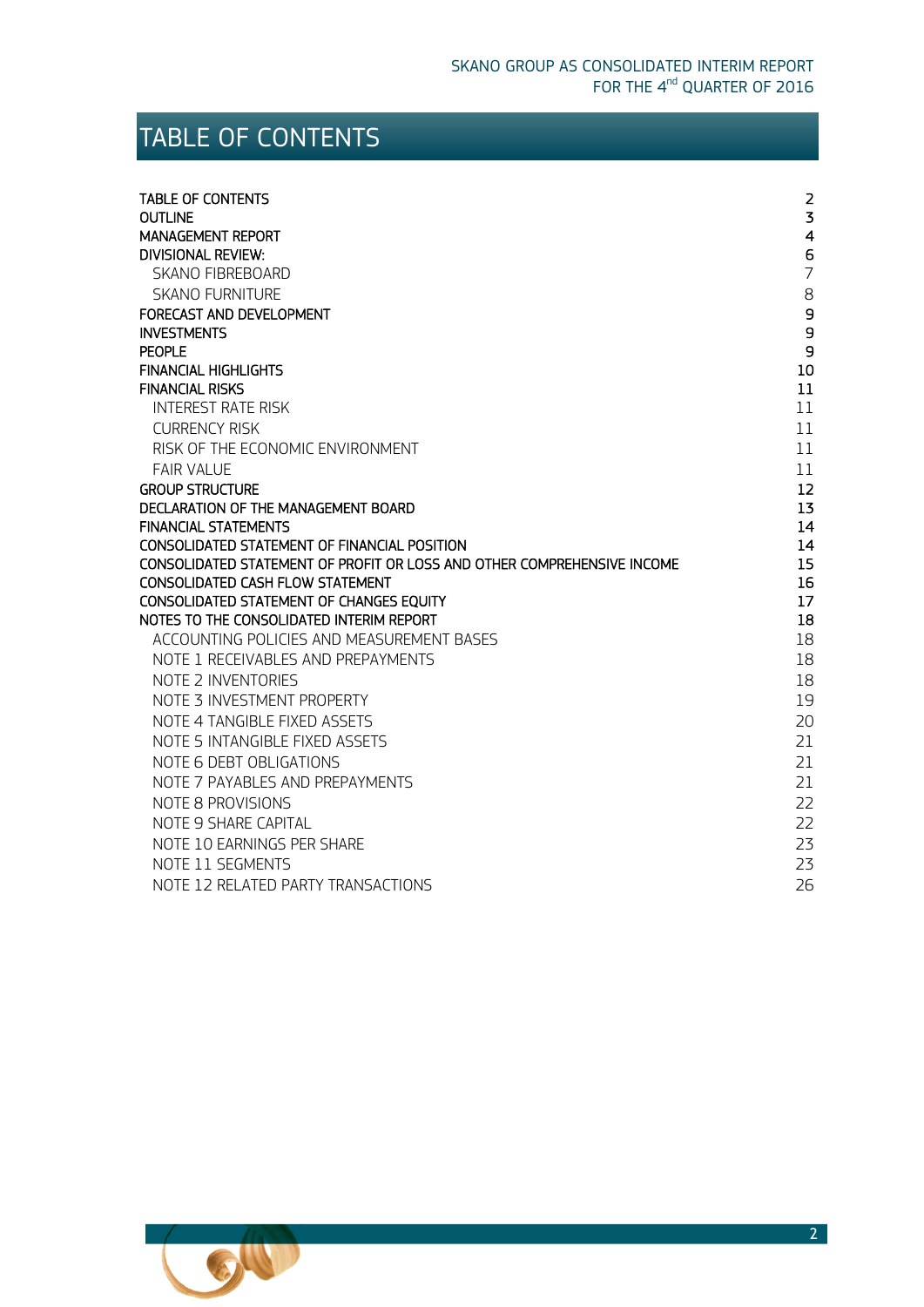### <span id="page-2-0"></span>**OUTLINE**

Skano Group AS concern is engaged in the manufacture of building materials, retail trade of furniture and furnishing as well as manufacture of furniture. Skano Group AS is a holding company consisting of two subsidiaries Skano Fibreboard OÜ and Skano Furniture Factory OÜ, which in turn own subsidiaries Suomen Tuulileijona OY and Skano Furniture OÜ.

Skano Fibreboard OÜ produces and distributes two independent softboard-based product categories: fibre-boards for insulation and soundproofing, and interior finishing panels for walls and ceilings. Suomen Tuulileijona OY is the distributor of Skano's fibreboard products in Finland.

Skano Furniture Factory OÜ produces original, premium price level home furniture made of timber. Skano Furniture OÜ consists of a furniture retail store chain operating in Estonia, Latvia, Lithuania and Ukraine.

The principal markets of the company are Scandinavia, Russia, Great Britain, Portugal and the Baltics. The long-term customers and co-operation partners of Skano Group AS are distinguished representatives of their respective fields.

The shares of Skano Group AS have been listed on Tallinn Stock Exchange since 5 June 1997. On 19 September 2007, the division of Skano Group AS took place and the shares of separated production enterprise have been listed again in the main list of Tallinn Stock Exchange according to the decision of Tallinn Stock Exchange Listing Committee as of 20 September 2007, and trading with the shares commenced on 25 September 2007. In September 2013, a restructuring process of Skano Group AS was conducted, where current fibreboard and furniture factory divisions were transferred to newly established subsidiaries Skano Fibreboard OÜ and Skano Furniture Factory OÜ.

The majority owner of Skano Group AS is OÜ Trigon Wood. Largest shareholder of OÜ Trigon Wood and the entities with significant influence over the Group are: AS Trigon Capital, Veikko Laine Oy, Hermitage Eesti OÜ, Thominvest Oy and SEB's Finnish costumers.

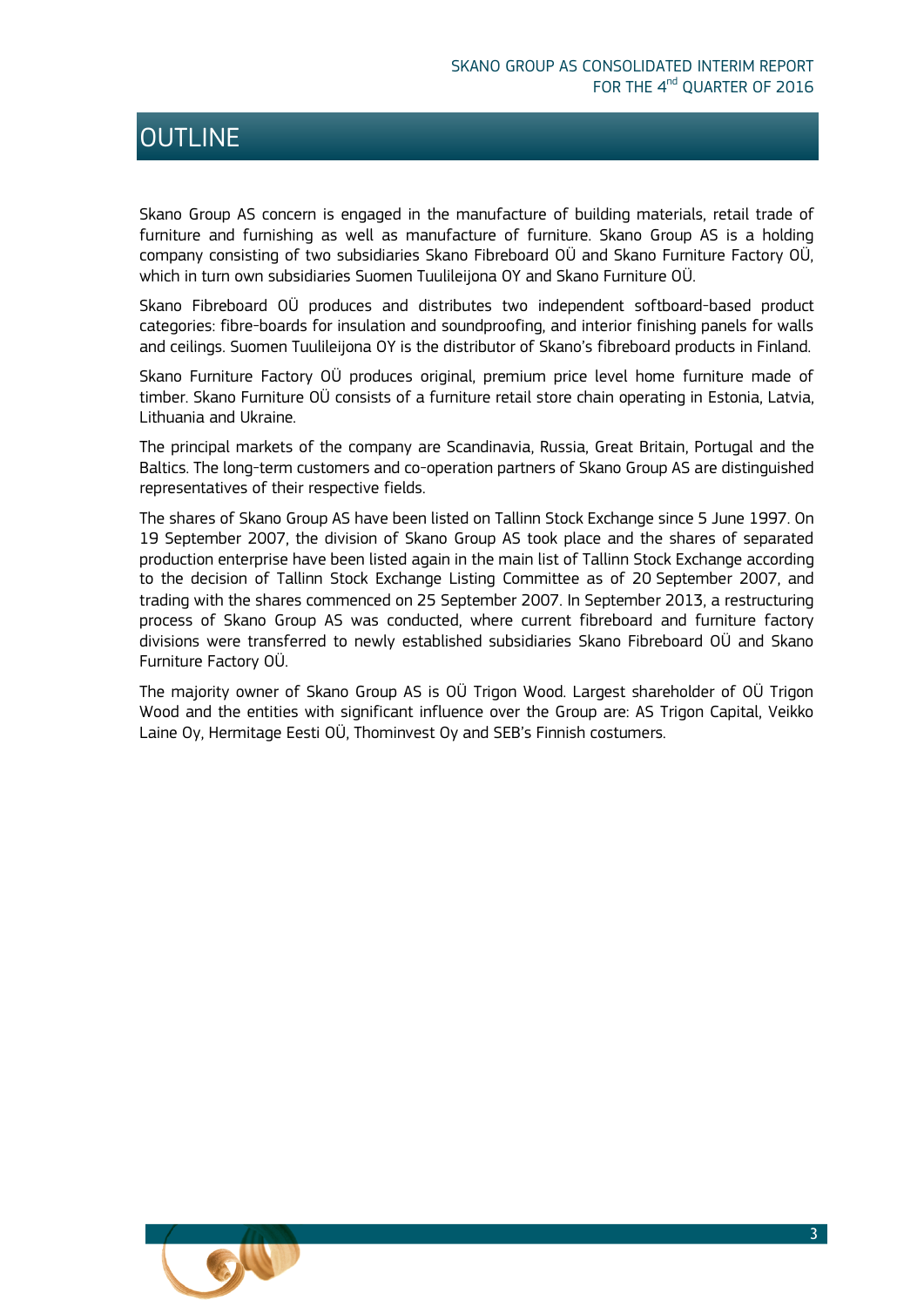### <span id="page-3-0"></span>MANAGEMENT REPORT

### **2016 IN SHORT**

Consolidated net sales of the 2016 were 17.5 mil. euros, representing an 9,3% decrease compared to the same period in 2015 (18.6 mil. euros in 2015). Consolidated EBITDA amounted to 100 thousand euros (EBITDA 739 thousand euros in 2015). Reducing the stock volumes of own produced goods negatively influenced the EBITDA of 2016 through changes in inventories in the amount of 529 thousand euros (In 2015 the increase in stock had a positive effect to EBITDA in the amount of 477 thousand euros).

The turnover of Skano Fibreboard OÜ together with its Finnish subsidiary in 2016 was 12.1 mil. euros (2015: 12.6 mil. euros). The operating loss in 2016 was 96 thousand euros (in 2015 operating profit 268 thousand euros).

Sales mainly decreased in our core markets. As our main foreign markets, Russia and Finland are still very weak due to the general economic situation, we have been continuously expanding the list of our target markets and made significant efforts in product development and in making the production process more effective with the aim to reduce costs.

The turnover of Skano Furniture Factory OÜ was 4.2 mil. euros, including the amount of 1.0 mil. euros sales to group retail companies (2015 respectively 4.8 mil. euros and 1.2 mil. euros). The sales decreased in 2016 by 11.8%. The decrease in sales has turned to small increase during 4Q 2016. The operating loss in 2016 was 658 thousand euros compare to the operating loss in the amount of 634 thousand euros in 2015. The operating loss includes the write-offs of the receivables from subsidiaries respectively 202 thousand euros in 2016 and 265 thousand euros in 2015. The operating loss was also affected by decrease of inventories through changes in inventory of finished goods. 2016 costs were higher also due to one-off redundancy costs what will give the good start for the year 2017. In 2016 sales to Finland decreased by 17.3% due to very weak demand as compared to the same period in 2015. In addition to seeking new sales possibilities in the current markets the company has made considerable effort to enter into new markets and to lower the production costs.

The priority of the management of the company is continuously to ensure the sales quantity of the produced goods from both factories in order to maximize production efficiency and efforts are taken in this direction on an on-going basis.

The turnover of Skano Furniture OÜ retail chain was 2,2 mil. euros what is 13.2% lower than in 2015. The trend turned to positive side in 4Q 2016. The sales of Skano Furniture Factory OÜ own furniture still forms a considerable part of the retail sales.

### **INCOME STATEMENT**

Consolidated net sales in 2016 was 17.5 mil. euros (18.8 mil. euros in 2015) representing an 6.8% decrease compared to 2015. Consolidated operating loss amounted to 730 thousand euros (101 thousand euros in 2015). The consolidated operating margin was  $-4.21\%$  (-0,5% in 2015).

Consolidated net loss in 2016 amounted to 1.0 mi. euros (compared to net loss 0.4 mil. euros in 2015), and the net margin was -3.8% (-0.2% in 2015).

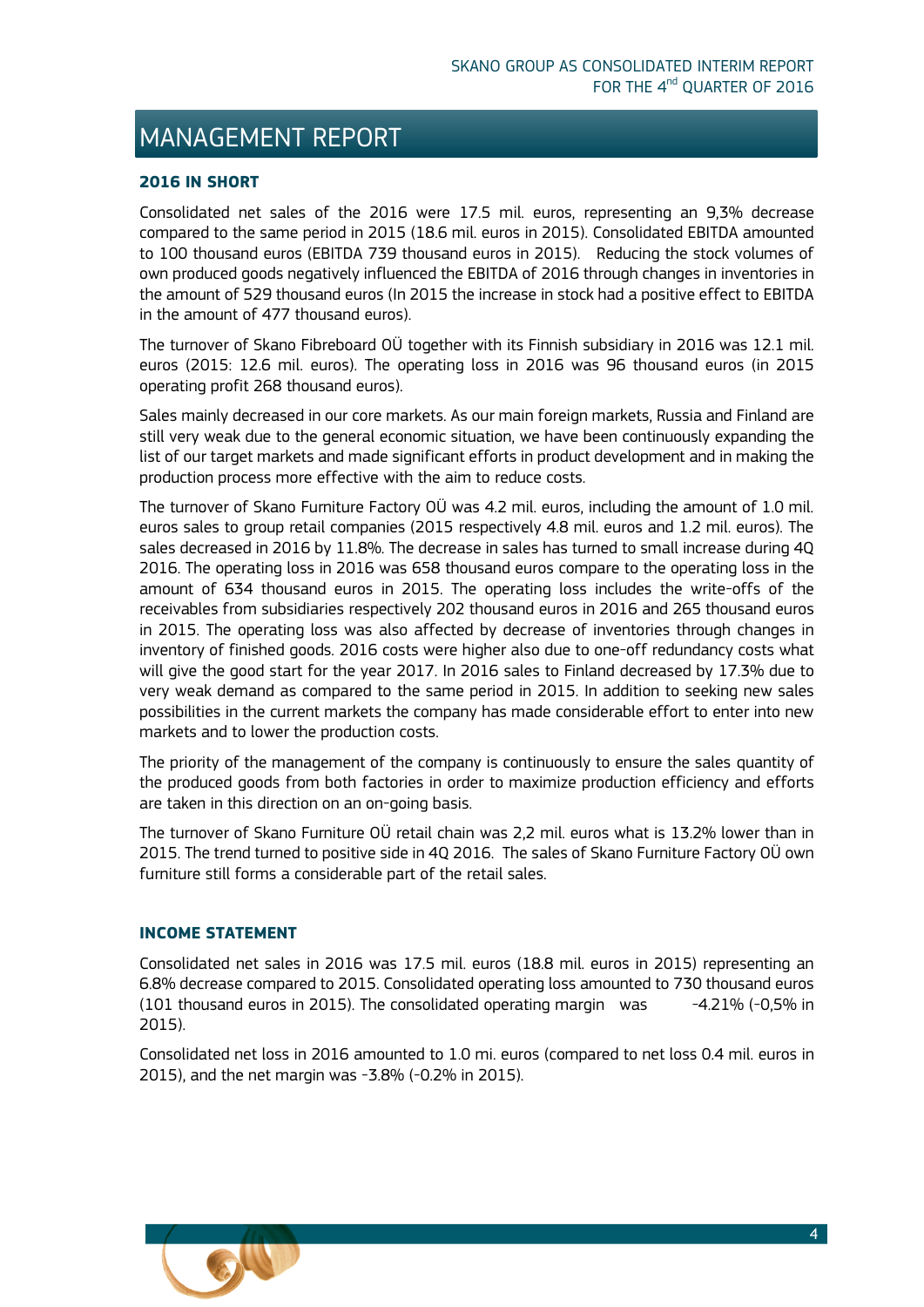### **POSITION OF FINANCIAL STATEMENT**

As of 31.12.2016 the total assets of Skano Group AS amounted to 12.0 mil. euros (31.12.2015: 13.3 mil. euros). The liabilities of the company accounted for 67.4% from the total assets (31.12.2015: 62.9%), amounted of 8.1 mil. euros (31.12.2015: 8.3 mil. euros).

Receivables and prepayments amounted 1.0 mil. euros and were on the same level as of 31.12.2015 (31.12.2015: 1.0 mil. euros). Inventories have decreased for the amount of 0.6 mil euros with 12 months, amounting to 2.8 mil. euros on 31.12.2016. (31.12.2015: 3.4 mil. euros). Property, plant and intangibles amounted to 8.1 mil. euros as of 31.12.2016 (8,5 mil. euros as of 31.12.2015).

Current and non-current liabilities have decreased by 0.2 mil. euros to 8.1 mil. euros (31.12.2015: 8.3 mil. euros).

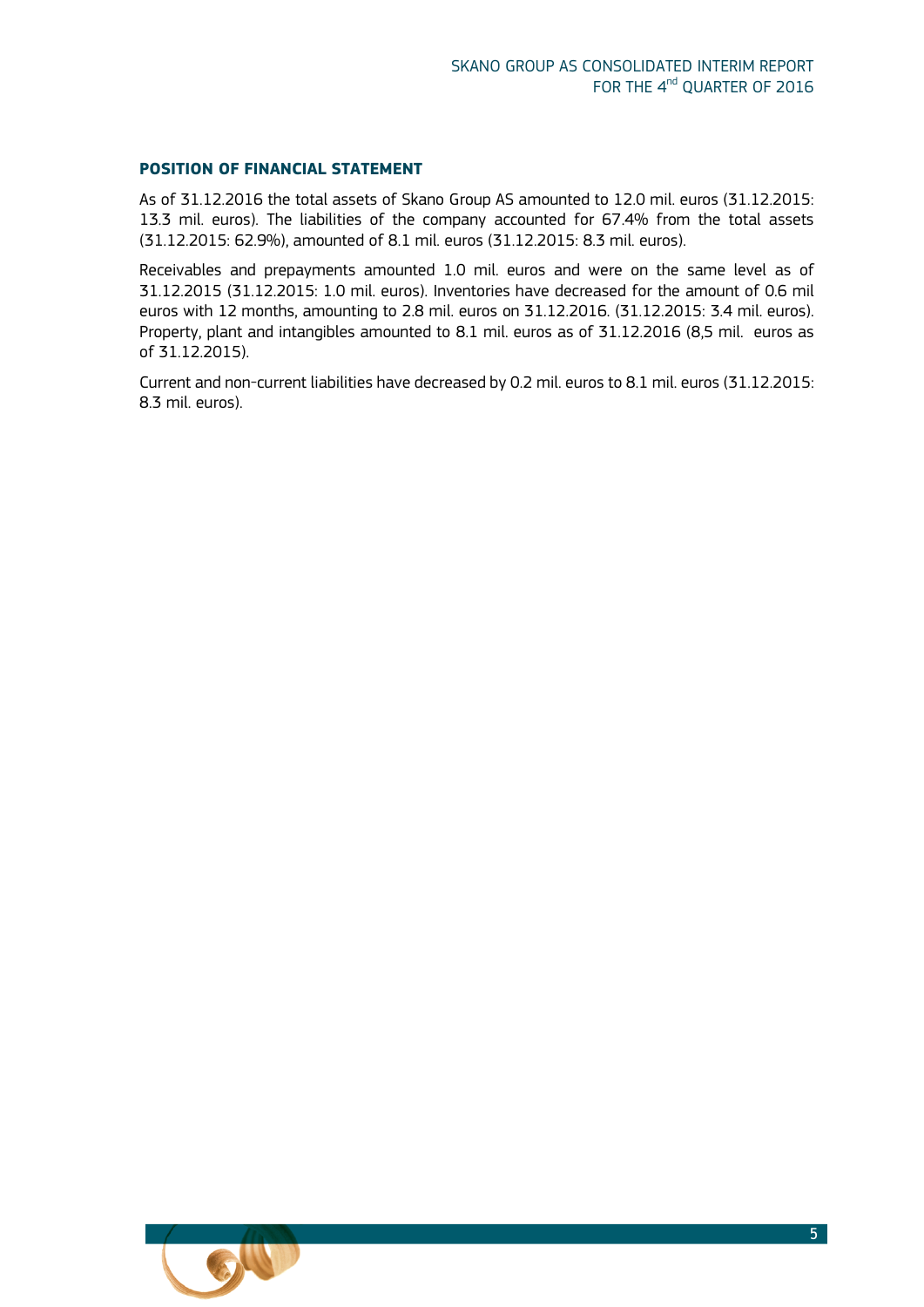# <span id="page-5-0"></span>DIVISIONAL REVIEW:

### **NET SALES BY BUSINESS SEGMENTS**

|                                  | th EUR  |         |           | % of net sales |  |
|----------------------------------|---------|---------|-----------|----------------|--|
|                                  | 2016    | 2015    | 2016      | 2015           |  |
| Fibreboards production and sales | 12,170  | 12,696  | 69.5%     | 67.6%          |  |
| Furniture production and sales   | 4,235   | 4,801   | 24.2%     | 25.6%          |  |
| Furniture retail                 | 2,203   | 2,537   | 12.6%     | 13.5%          |  |
| Group transactions               | (1,106) | (1,245) | $(6.3\%)$ | $(6.6\%)$      |  |
| <b>TOTAL</b>                     | 17,502  | 18,789  | 100.0%    | 100.0%         |  |

### **NET SALES BY GEOGRAPHICAL SEGMENTS**

|                      | th EUR |        |        | % of net sales |
|----------------------|--------|--------|--------|----------------|
|                      | 2016   | 2015   | 2016   | 2015           |
| Finland              | 6,060  | 6,912  | 34.6%  | 36.8%          |
| Estonia              | 3,129  | 3,256  | 17.9%  | 17.3%          |
| Russia               | 2,878  | 3,351  | 16.4%  | 17.8%          |
| <b>Great Britain</b> | 1,244  | 1,206  | 7.1%   | 6.4%           |
| Latvia               | 760    | 774    | 4.3%   | 4.1%           |
| Portugal             | 717    | 235    | 4.1%   | 1.3%           |
| Sweden               | 596    | 574    | 3.4%   | 3.1%           |
| Ukraine              | 394    | 400    | 2.3%   | 2.1%           |
| Lithuania            | 406    | 434    | 2.3%   | 2.3%           |
| <b>SAR</b>           | 288    | 493    | 1.6%   | 2.6%           |
| Germany              | 206    | 160    | 1.2%   | 0.9%           |
| Denmark              | 123    | 158    | 0.7%   | 0.8%           |
| Other countries      | 701    | 836    | 4.0%   | 4.4%           |
| <b>TOTAL</b>         | 17,502 | 18,789 | 100.0% | 100.0%         |

Regarding the markets turnover has increased in our new markets Portugal and in Great Britain. The decrease in turnover was mainly because of lower sales in Russia and Finland.

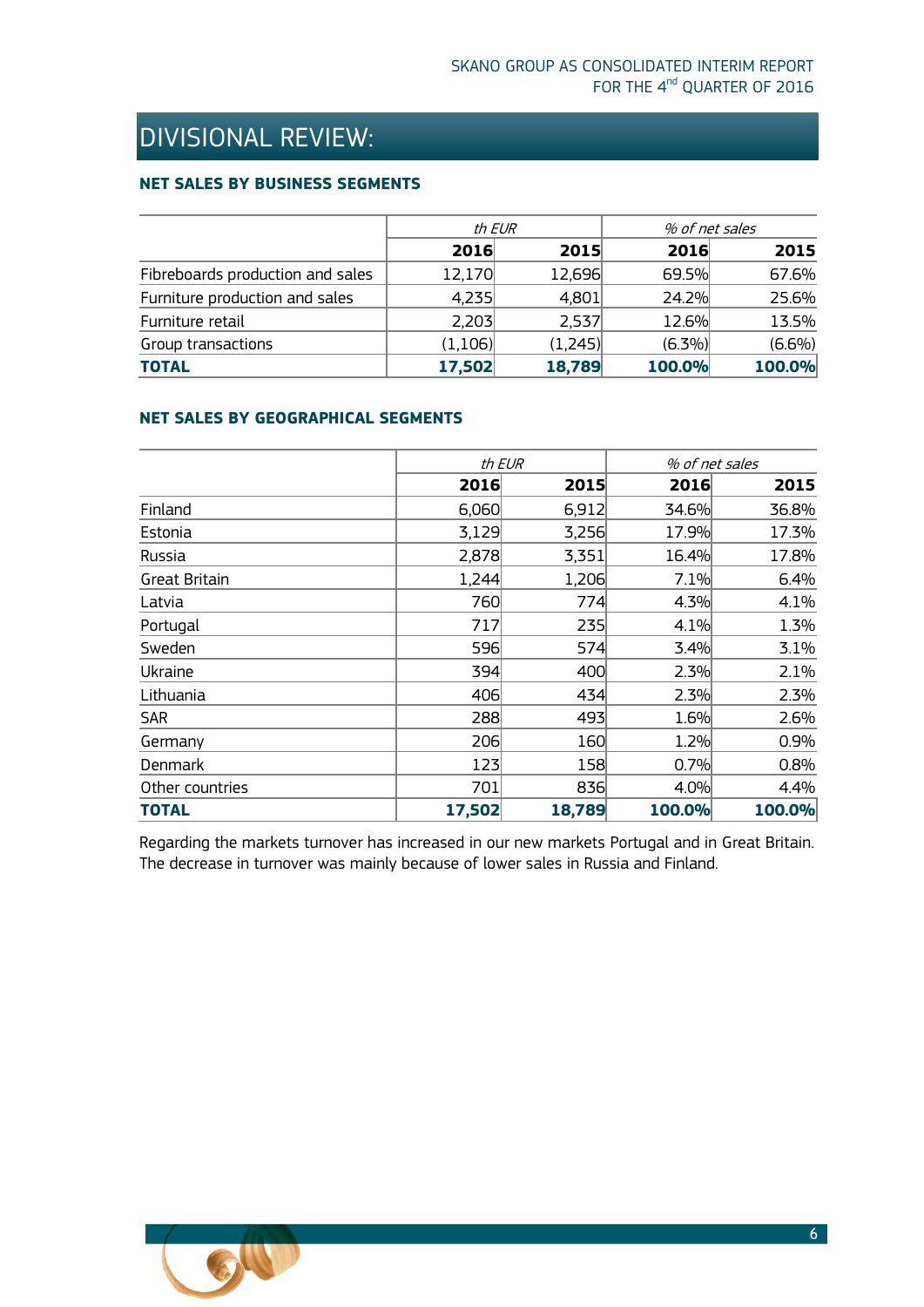| th EUR                           | 2016    | 2015  |
|----------------------------------|---------|-------|
| Fibreboards production and sales | (96)    | 268   |
| Furniture production and sales   | (658)   | (634) |
| Furniture retail                 | (83)    | (352) |
| Elimination                      | 107     | 617   |
| <b>TOTAL</b>                     | (730)   | (101) |
| Net financial costs              | (310)   | (301) |
| Income tax                       | (5)     | (9)   |
| <b>NET PROFIT</b>                | (1,045) | (411) |

### **PROFIT BY BUSINESS SEGMENTS**

### <span id="page-6-0"></span>**SKANO FIBREBOARD (including SUOMEN TUULILEIJONA Oy)**

The net sales of Skano Fibreboard in 2016 amounted to 12.1 mil. euros and operating loss to 96 thousand euros. In the same period 2015 the turnover of Skano Fibreboard totalled 12.6 mil. euros and the operating profit totalled 268 thousand euros. The decrease in the stock of finished production affected negatively the operating result through changes in inventories of finished goods.

The decrease in sales in 2016 compare to last year was mainly because of decrease of sales in Finland and Russia, total decrease in these markets was 860 thousand euros. In 2015 Finnish and Russian market was 57.7% from the total sales, in 2016 the share was 52,8%. Sales increased most in Portugal.

|                      | th EUR |        | % of net sales |        |
|----------------------|--------|--------|----------------|--------|
|                      | 2016   | 2015   | 2016           | 2015   |
| Finland              | 4,597  | 5,134  | 41.3%          | 44.6%  |
| Estonia              | 1,682  | 1,752  | 13.8%          | 13.7%  |
| Russia               | 1,527  | 1,850  | 11.5%          | 13.1%  |
| <b>Great Britain</b> | 1,146  | 1,163  | 9.1%           | 8.3%   |
| Portugal             | 717    | 235    | 5.6%           | 0.8%   |
| Sweden               | 596    | 573    | 4.8%           | 4.6%   |
| Latvia               | 397    | 305    | 2.7%           | 2.2%   |
| <b>SAR</b>           | 288    | 493    | 2.4%           | 4.4%   |
| Lithuania            | 175    | 102    | 1.3%           | 0.7%   |
| Denmark              | 123    | 158    | 1.2%           | 1.4%   |
| Germany              | 140    | 160    | 1.2%           | 1.2%   |
| Other countries      | 682    | 683    | 5.2%           | 4.9%   |
| <b>TOTAL</b>         | 12,070 | 12,608 | 100.0%         | 100.0% |

### **NET SALES BY GEOGRAPHICAL SEGMENTS**

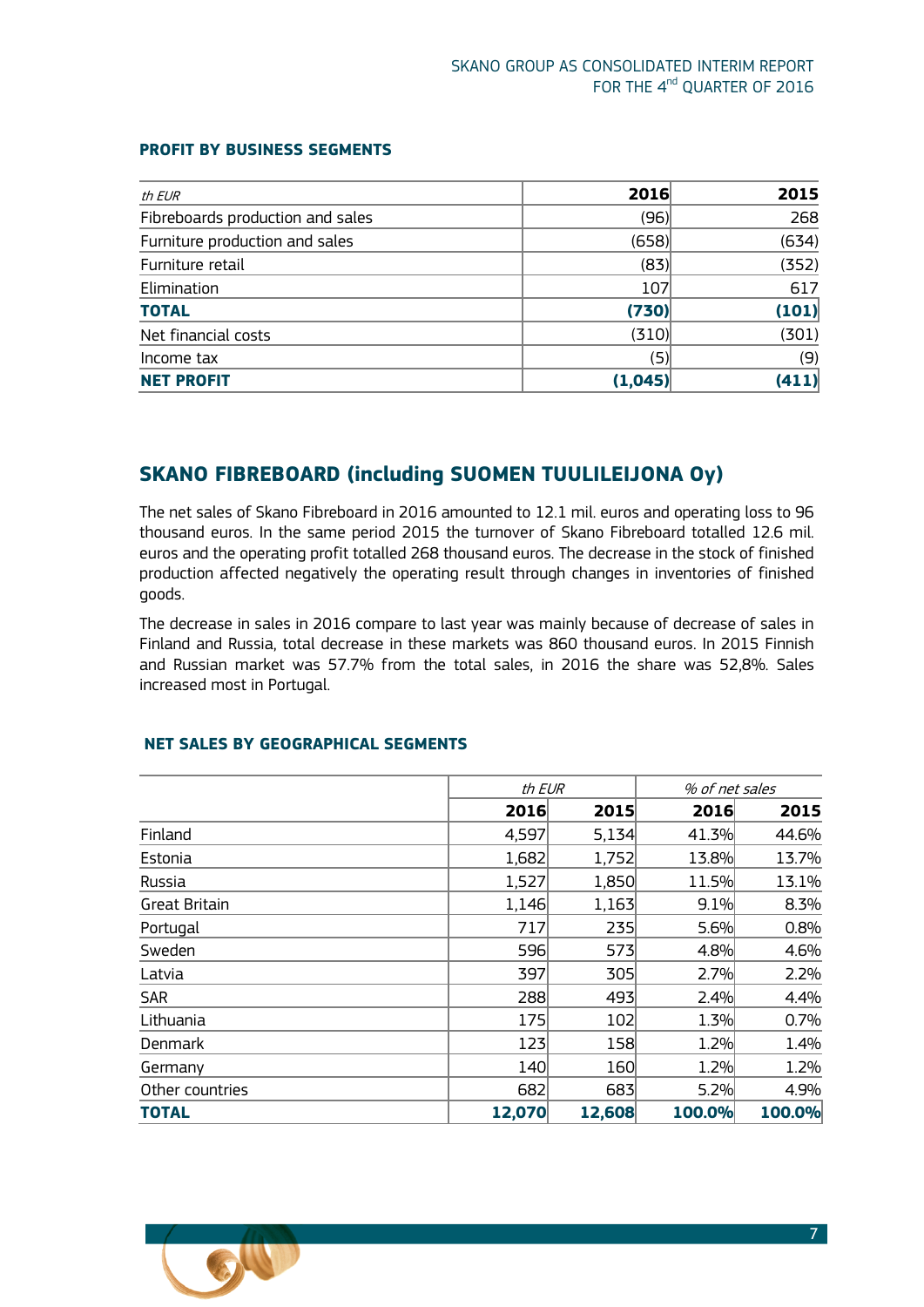### <span id="page-7-0"></span>**SKANO FURNITURE**

### **FURNITURE PRODUCTION**

The net sales of the Skano Furniture Factory in 2016 amounted to 4.2 mil. euros including sales to group retail operations 1.0 mil. euros. Operating loss was 658 thousand euros. In 2015 the turnover of the factory amounted to 4.8 mil. euros and the operating loss to 634 thousand euros. The decrease in sales was 11.8% mainly due to sales decrease in Finland. The operating loss was negatively affected by decrease in inventories through changes in finished goods inventories.

|                           | th EUR |       |        | % of net sales |
|---------------------------|--------|-------|--------|----------------|
|                           | 2016   | 2015  | 2016   | 2015           |
| Finland                   | 1,463  | 1,770 | 35.5%  | 36.5%          |
| Russia                    | 1,349  | 1,501 | 32.7%  | 31.2%          |
| Other countries           | 417    | 373   | 8.2%   | 8.1%           |
| Group retail<br>companies | 1,007  | 1,157 | 23.6%  | 24.2%          |
| <b>TOTAL</b>              | 4,236  | 4,801 | 100.0% | 100.0%         |

### **FURNITURE FACTORY SALES BY COUNTRIES**

### **FURNITURE RETAIL SALES**

Skano group retail business is operated by a private limited daughter company Skano Furniture OÜ and its subsidiaries in Latvia, Lithuania and Ukraine. As of 31.12.2016 Skano has totally 8 stores: two stores in Tallinn, one store in Tartu, one store in Pärnu, one store in Riga, one store in Vilnius, one store in Kiev and one store in Kharkiv. In October 2016, the shop in Tallinn Rocca al Mare was closed and the shop in Pärnu Road was enlarged. Also, one shop in Kiev was closed in October 2016.

|              |       | th EUR | % of net sales |        | Number of stores |      |
|--------------|-------|--------|----------------|--------|------------------|------|
|              | 2016  | 2015   | 2016           | 2015   | 2016             | 2015 |
| Estonia*     | 1,330 | 1,472  | 60.4%          | 58.0%  |                  |      |
| Latvia       | 363   | 469    | 16.5%          | 18.5%  |                  |      |
| Ukraine**    | 278   | 264    | 12.6%          | 10.4%  |                  | 4    |
| Lithuania    | 231   | 332    | 10.5%          | 13.1%  |                  |      |
| <b>TOTAL</b> | 2,202 | 2,537  | 100.0%         | 100.0% |                  |      |

### **RETAIL SALES BY COUNTRIES**

\* In October 2016, the shop in Tallinn Rocca al Mare centre was closed and the amount of shops in Estonia remained 4.

\*\* In October 2016, the shop in Kiev Arax centre was closed and the 2 shops remain in Ukraine.

Retail sale amounted to 2.2 mil. euros in 2016 (2015: 2.5 mil. euros) what is 13.2% less than in 2015. Operating loss in 2016 was 83 thousand euros (2015: 352 thousand euros). Operating loss in 2015 contains a loss from a drop of currency exchange rate of hryvnia in the amount of 243 thousand euros and inter-company receivable write-offs in the amount of 125 thousand euros.

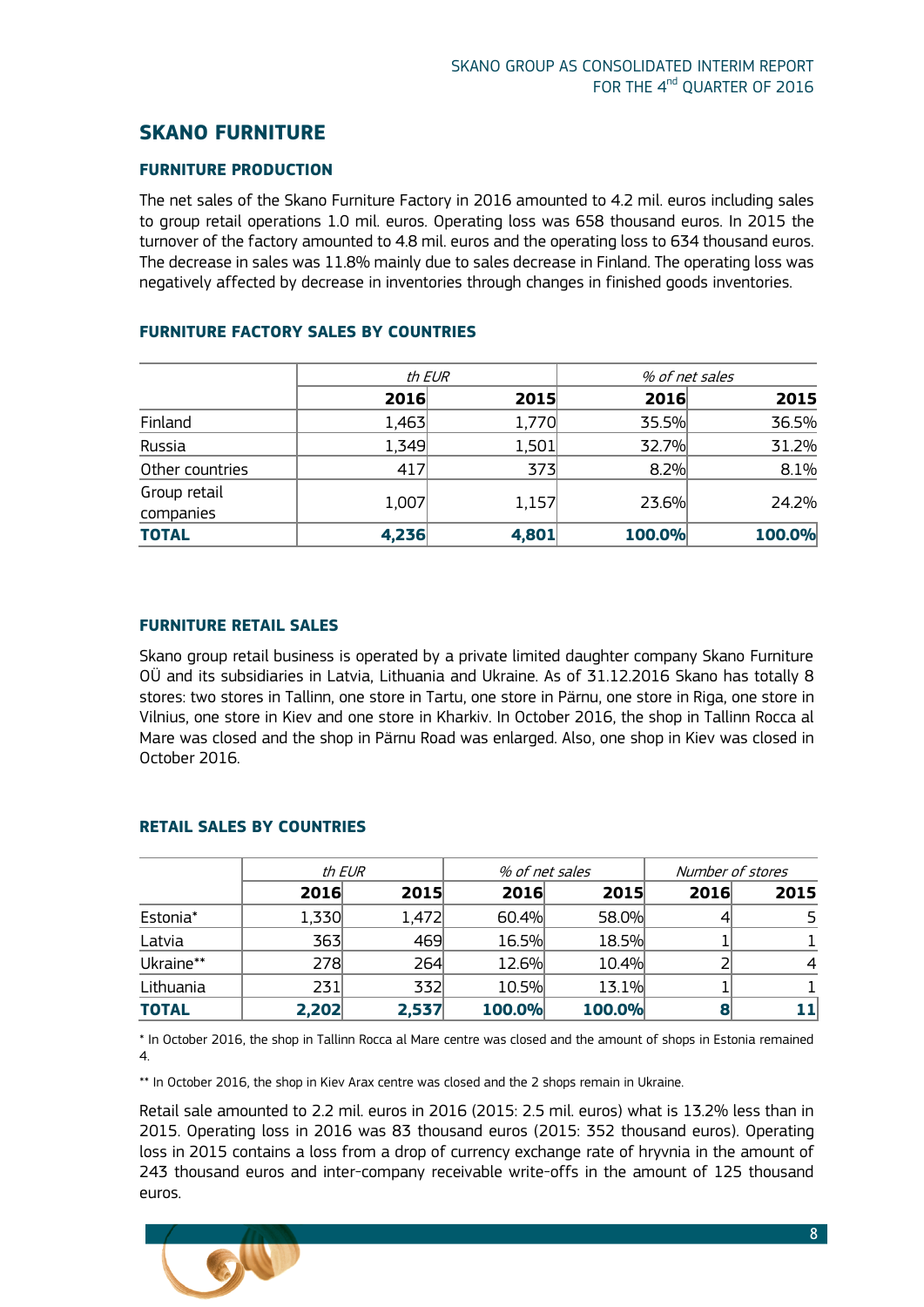### <span id="page-8-0"></span>FORECAST AND DEVELOPMENT

**SKANO FIBREBOARD.** 2017 has started with increased sales in our core market in Finland. We are planning to enter to the biggest European fibreboard market Germany and the negotiations with the local sales agents are in process. We expect to compensate the lower sales in our core markets with sales in new markets. The improvement program of our production process is in work and the aim is to lower the production costs.

In July 2016, Skano Fibreboard OÜ received Sintef Certification, which has now opened the doors to sell our wind barrier boards on the Norwegian market, the negotiations are in process.

**SKANO FURNITURE FACTORY.** The cost cut program in 2016 gives a better start to 2017 and even with the lower sales volumes to earn profit. At the same time the cooperation with Great Britain and Norwegian agents are under negotiations to increase the sales in Great Britain and to enter into Norwegian market.

**SKANO FURNITURE RETAIL SALES.** We expect steady sales in the Baltics in 2017. The cost savings improve the profitability of the business unit. The Ukrainian subsidiary's operations are planned to end during 1Q 2017 to minimise the risk of the political and economic instability. At the same time, we expect to continue the sales to Ukraine in cooperation with the new local partners.

### <span id="page-8-1"></span>**INVESTMENTS**

In 2016 investments into fixed assets amounted to 338 thousand euros, in 2015 714 thousand euros.

### <span id="page-8-2"></span>PEOPLE

ī

On the 31st of December in 2016 concern employed 261 people (314 people in the same time last year). The average number of personnel in 2016 was 295 (2015: 324).

During 2016 wages and salaries with taxes amounted to 4.5 mil. euros (2015: 4.8 mil. euros).

On 2016 payments made to the management board members of all group companies including all subsidiaries (2016: 9 members; 2015: 7 members) with relevant taxes were 356 thousand euros (2015: 394 thousand euros).

There were no payments for the Supervisory Board members.

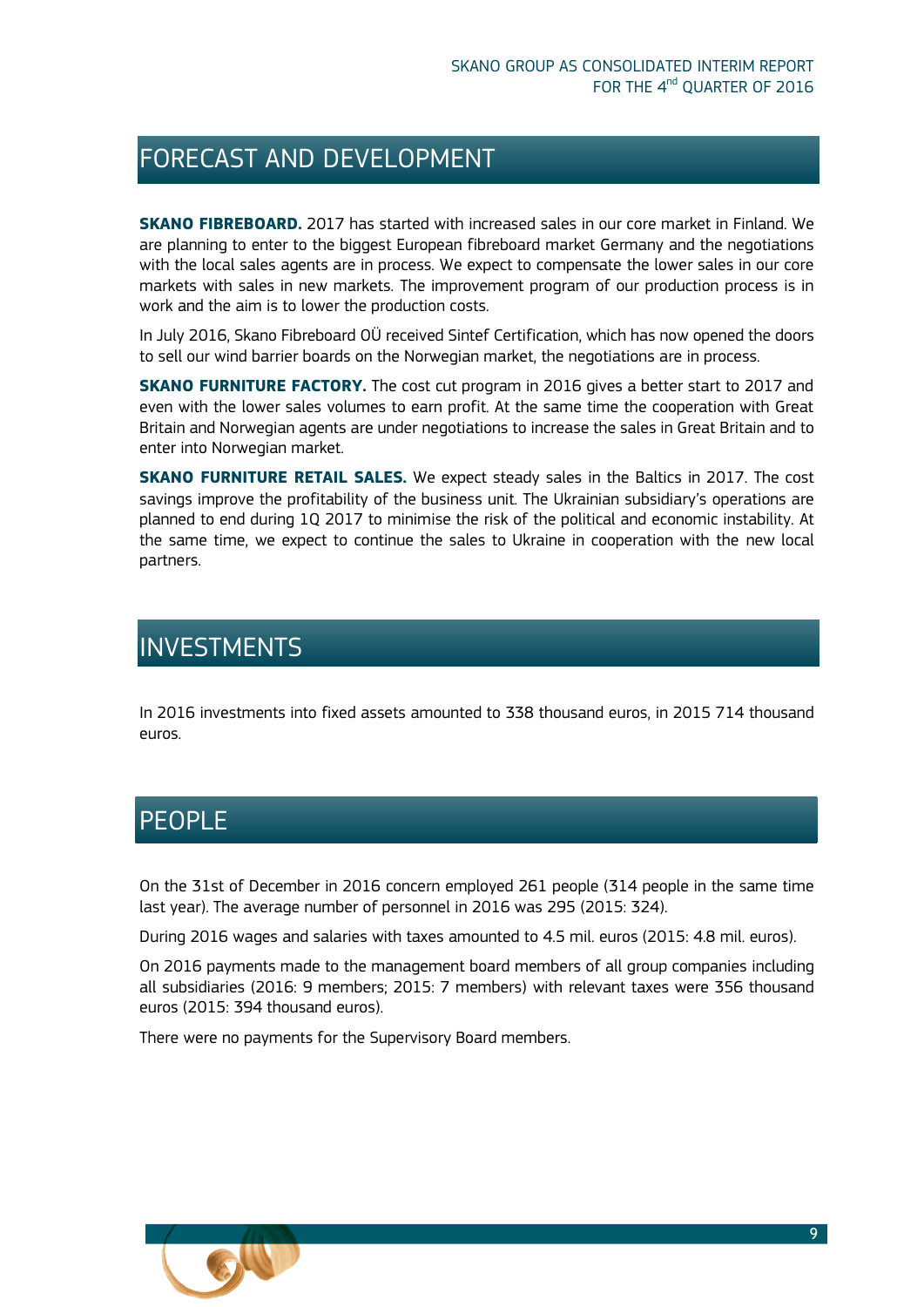## <span id="page-9-0"></span>FINANCIAL HIGHLIGHTS

| th EUR                  | 2016    | 2015    | 2014    |
|-------------------------|---------|---------|---------|
| <b>Income statement</b> |         |         |         |
| Revenue                 | 17 502  | 18789   | 20 330  |
| <b>EBITDA</b>           | 100     | 739     | $-312$  |
| EBITDA margin           | 0,6%    | 3,9%    | $-1,5%$ |
| Operating profit        | $-730$  | $-101$  | $-1199$ |
| Operating margin        | $-4,2%$ | $-0,5%$ | $-5,9%$ |
| Net profit              | $-1045$ | -411    | $-1481$ |
| Net margin              | $-6,0%$ | $-2,2%$ | $-7.3%$ |

| <b>Balance sheet (31.12)</b> |          |         |          |
|------------------------------|----------|---------|----------|
| Total assets                 | 11964    | 13 262  | 13 3 29  |
| Return on assets             | $-8.7%$  | $-3,1%$ | $-11,1%$ |
| Equity                       | 3 900    | 4919    | 5 300    |
| Return on equity             | $-26,8%$ | $-8,4%$ | $-27,9%$ |
| Debt-to-equity ratio         | 67,4%    | 63,8%   | 57,5%    |

| <b>Share (31.12)</b>  |         |         |         |
|-----------------------|---------|---------|---------|
| Closing price         | 0,460   | 0,730   | 0,850   |
| Earnings per share    | $-0,23$ | $-0.09$ | $-0,33$ |
| Price-earnings ratio  | $-2,00$ | $-8,11$ | $-2,58$ |
| Book value of a share | 0,87    | 1,09    | 1,18    |
| Market to book ratio  | 0,53    | 0,67    | 0,72    |
| Market capitalization | 2 0 7 0 | 3 2 8 4 | 3824    |

EBITDA = Earnings before interest. taxes. depreciation and amortization EBITDA margin = EBITDA / Revenue Operating margin = Operating profit / Revenue Net margin = Net profit / Revenue Return on assets = Net profit / Total assets Return on equity = Net profit / Equity Debt-to-equity ratio = Liabilities / Total assets Earnings per share = Net profit / Total shares Price-earnings ratio = Closing price / Earnings per share Book value of a share = Equity / Total shares Market to book ratio = Closing price / Book value of a share Market capitalization = Closing price \* Total shares

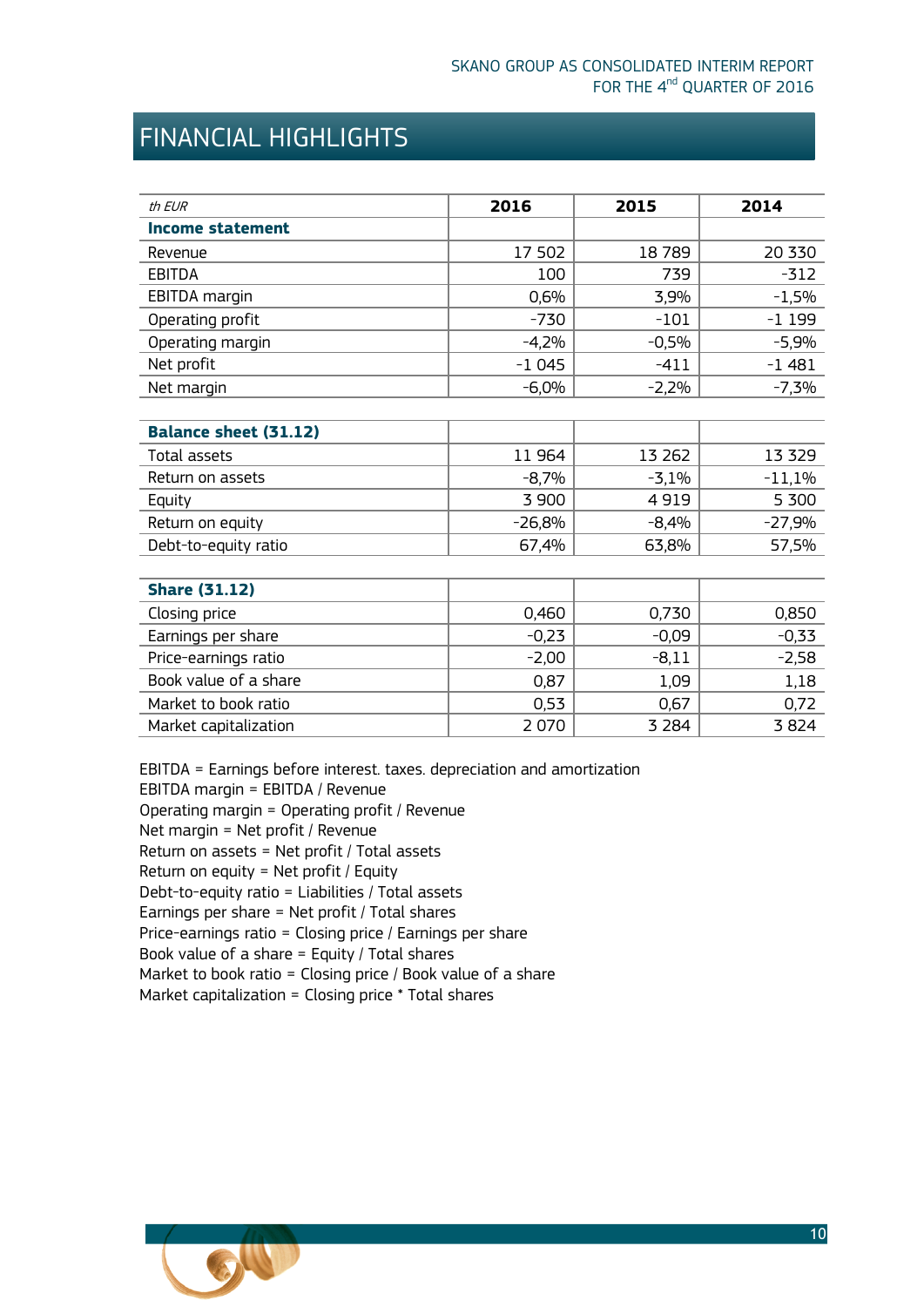### <span id="page-10-0"></span>FINANCIAL RISKS

### <span id="page-10-1"></span>**INTEREST RATE RISK**

Skano Group AS's interest rate risk depends above all on changes in EURIBOR (Euro Interbank Offered Rate) because most of its loans are linked to EURIBOR. At 31 December 2016 1 months' EURIBOR was (0.368) and at 31 December 2015 (0.206). Interest rates are reviewed on the basis of changes in EURIBOR on monthly basis on the  $30<sup>th</sup>$  of each month.

The interest rate risk also depends on the overall economic situation in Estonia and on changes in the banks' average interest rates. Skano Group AS has a cash flow risk arising from the interest rate risk because most loans have a floating interest rate. Management believes that the cash flow risk is not significant. Therefore no hedging instruments are used.

### <span id="page-10-2"></span>**CURRENCY RISK**

The foreign exchange risk is the risk that the company may have significant loss as a result of fluctuating foreign exchange rates. Currency risk increases with the increase of the number of stores of Skano due to the use of local currencies in the market. Subsidiaries assets and liabilities outside Estonia are subject to currency risk and due to subsidiary in Ukraine. Skano Group AS's foreign currency risk from other operations is low because most export-import contracts are nominated in euros.

### <span id="page-10-3"></span>**RISK OF THE ECONOMIC ENVIRONMENT**

The risk of the economic environment for the fibreboard division depends on general developments in the construction market; the risk for Furniture Division depends on the expectations of the customers towards economic welfare in future. Due to recent process of Europe's economy and the conflict in Ukraine the risk of economic environment has increased significantly.

### <span id="page-10-4"></span>**FAIR VALUE**

The management estimates that the fair values of cash accounts payable short-term loans and borrowings do not materially differ from their carrying amounts. The fair values of long-term loans do not materially differ from their carrying amounts because their interest rates correspond to the interest rate risks prevailing on the market.

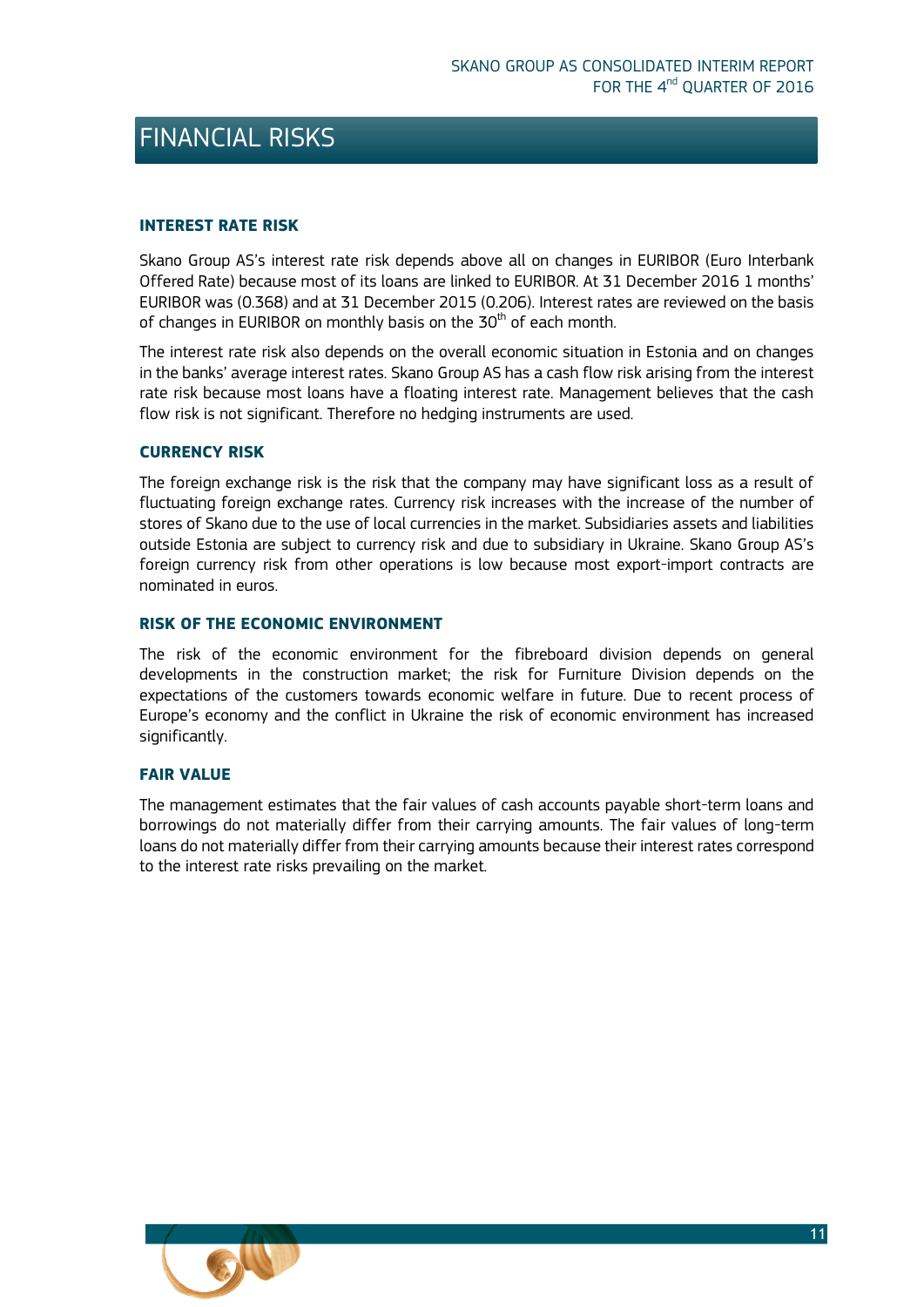### <span id="page-11-0"></span>GROUP STRUCTURE

### **SHARES IN SUBSIDIARIES**

|                     | Skano      | Skano        | Skano            | OÜ Isotex | Suomen  | <b>SIA</b> | UAB Skano | TOV Skano |
|---------------------|------------|--------------|------------------|-----------|---------|------------|-----------|-----------|
|                     | Fibreboard | Furniture    | <b>Furniture</b> |           | Tuuli-  | Skano      | LT        | Ukraine   |
|                     | ΟÜ         | Factory OÜ   | ΟÜ               |           | leijona |            |           |           |
|                     |            |              |                  |           | 0Y      |            |           |           |
| Country of location | Estonia    | Estonia      | Estonia          | Estonia   | Finland | Latvia     | Lithuania | Ukraine   |
| Number of shares at |            |              |                  |           |         |            |           |           |
|                     |            | $\mathbf{1}$ | $\mathbf{1}$     |           | 1       |            |           |           |
| 31.12.2015          | 1<br>Ŧ.    |              |                  | 1         |         | 1          | 100       | 1         |
| Ownership at        |            |              |                  |           |         |            |           |           |
| 31.12.2015 (%)      | 100        | 100          | 100              | 100       | 100     | 100        | 100       | 100       |
|                     |            |              |                  |           |         |            |           |           |
| Number of shares at |            |              |                  |           |         |            |           |           |
| 31.12.2016          |            |              | $\mathbf{1}$     |           | 1       | 1          | 100       |           |
| Ownership at        |            |              |                  |           |         |            |           |           |
| 31.12.2016 (%)      | 100        | 100          | 100              | 100       | 100     | 100        | 100       | 100       |

Skano Group AS is a holding company which owns directly two subsidiary Skano Fibreboard OÜ and Skano Furniture Factory OÜ. Skano Fibreboard OÜ produces and distributes fibre-boards for insulation and soundproofing. Skano Fibreboard OÜ subsidiary Suomen Tuulileijona OY is the distributor of Skano's fibreboard products in Finland. Skano Furniture Factory OÜ is producing home furniture and its subsidiary Skano Furniture OÜ is engaged with the retail trade of furniture in Estonia. The company owns four furniture stores – Tallinn: Järve Keskus, and Estconde building on Pärnu Road, in Tartu E-Kaubamaja and one on the first floor of the headquarter of Skano Group AS in Pärnu. Skano Furniture OÜ holds 100% of the shares in enterprises SIA Skano, UAB Skano LT and TOV Skano Ukraine.

SIA Skano is engaged in the retail sale of furniture in Riga, Latvia since November 2005. UAB Skano LT started in May 2007 and retail of furniture in Vilnius. TOV Skano Ukraina started in June 2007 and retail of furniture in Kharkiv and Kiev.

OÜ Isotex was established to allow former division to operate independently under their own trademarks and to facilitate their development. In connection with restructuring use of the subsidiary has been abandoned. OÜ Isotex did not have any operations in the financial year 2016 and 2015.

Skano Fibreboard OÜ acquired 100% of Suomen Tuulileijona OY in July 2014 that was our distribution partner in Finland for fibreboard products.

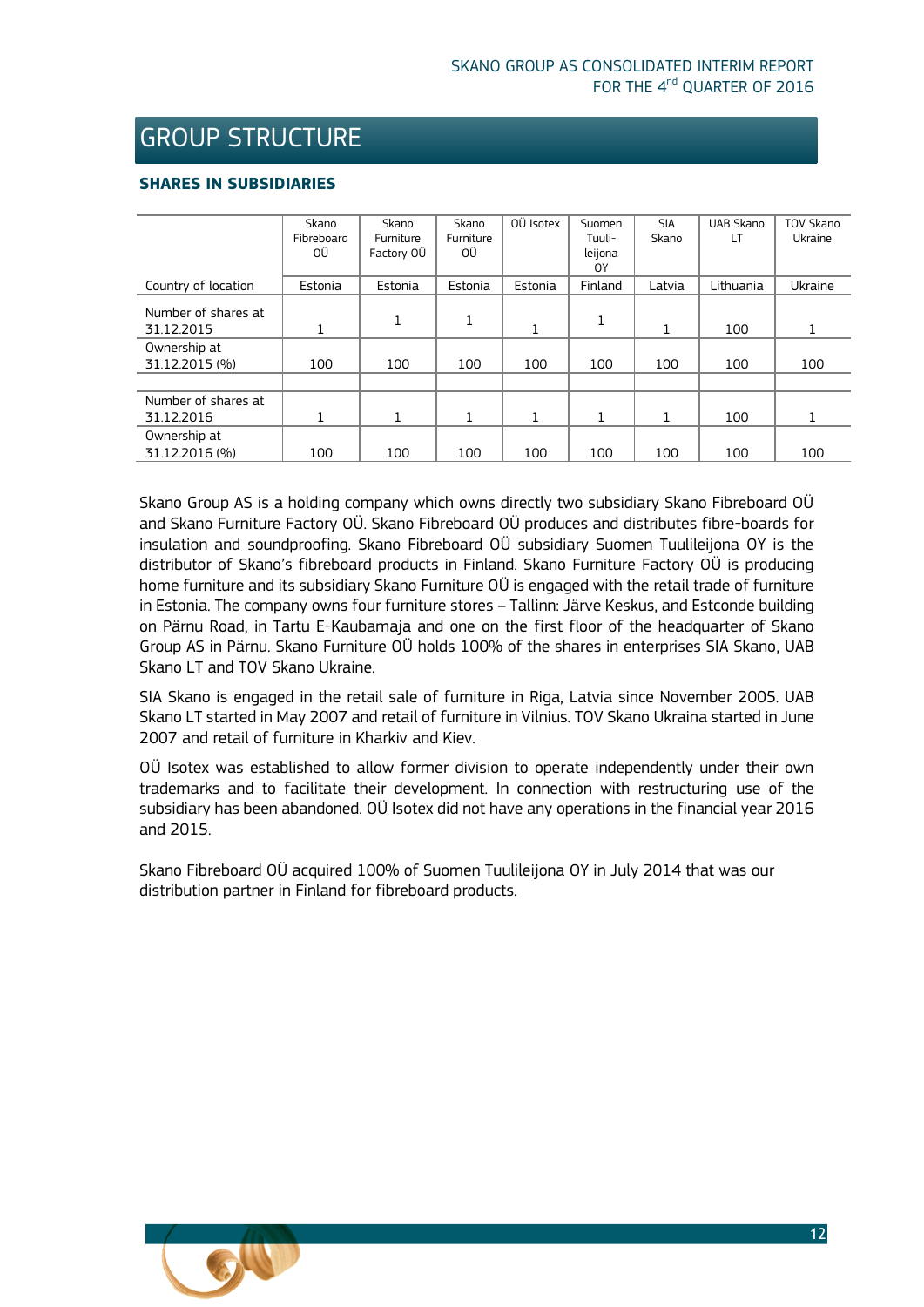### DECLARATION OF THE MANAGEMENT BOARD

The Management Board of Skano Group AS confirms that the prepared consolidated unaudited Interim Report for the 12 months of 2016, which is presented on pages 4th to 26th has been correctly prepared, represents and warrants that to the best of their knowledge:

- the accounting policies applied in the preparation of the consolidated financial statements comply with International Financial Reporting Standards as adopted by the European Union;
- the consolidated financial statements give a true and fair view of the financial positions of the Group and the results of their operations and their cash flows;
- the management report presents true and fair view of significant events that took place during the accounting period and their impact to financial statements and includes the description of major risks and doubts;
- Skano Group AS and its subsidiaries are going concerns.

Chairman of Management board Torfinn Losvik Member of Management board Lauri Treimann

28th of February 2017

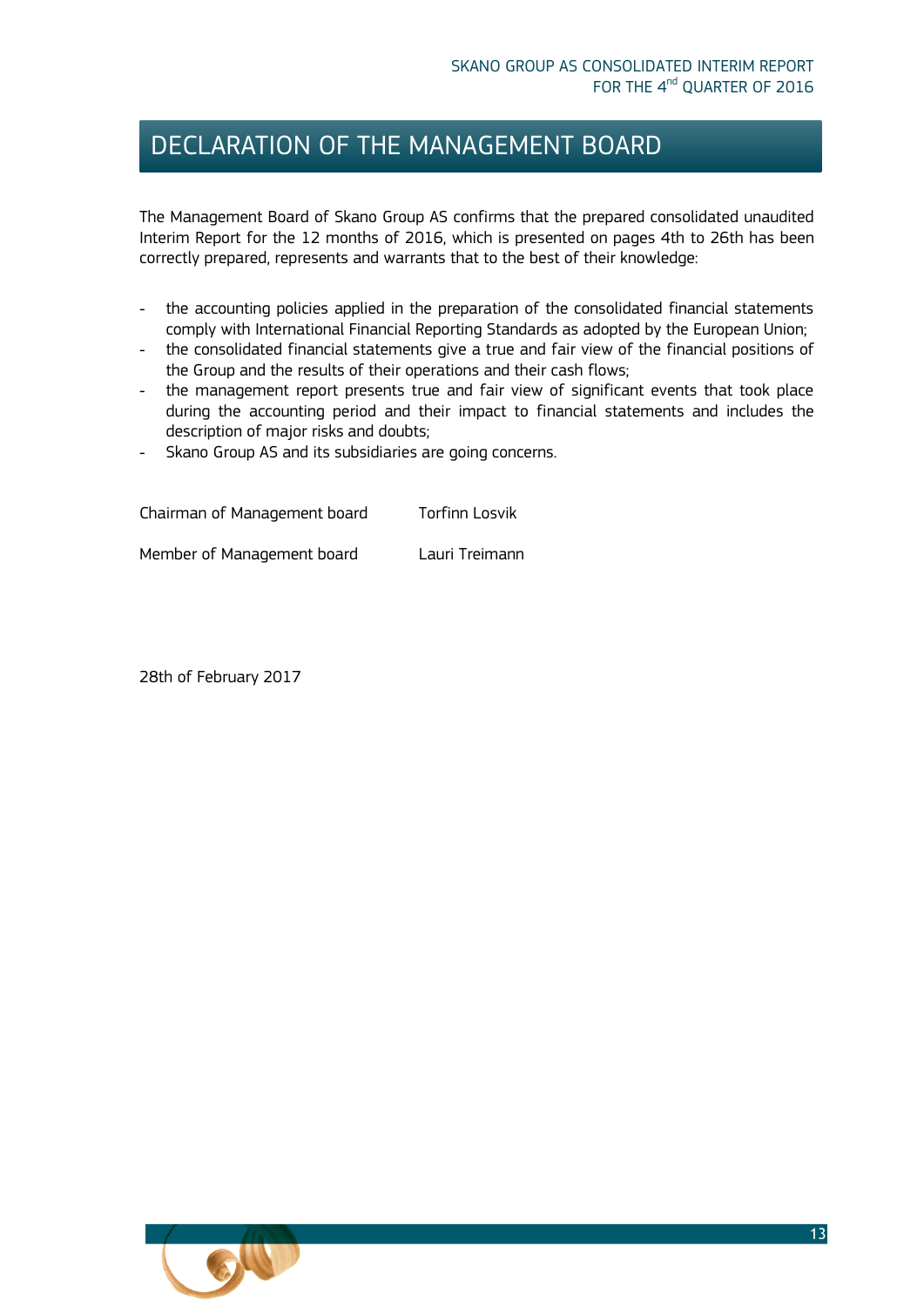# <span id="page-13-0"></span>FINANCIAL STATEMENTS - BALANCE SHEET

<span id="page-13-1"></span>

| th EUR                                   | 31.12.2016    | 31.12.2015    |
|------------------------------------------|---------------|---------------|
|                                          |               |               |
| Cash and bank                            | 184           | 292           |
| Receivables and prepayments (Note 1)     | 965           | 997           |
| Inventories (Note 2)                     | 2,760         | 3,426         |
| <b>Total current assets</b>              | 3,909         | 4,715         |
|                                          |               |               |
| Investment property (Note 3)             | 405           | 406           |
| Tangible fixed assets (Note 4)           | 7,584         | 8,120         |
| Intangible fixed assets (Note 5)         | 66            | 21            |
| <b>Total fixed assets</b>                | 8,055         | 8,547         |
| <b>TOTAL ASSETS</b>                      | <u>11,964</u> | <u>13,262</u> |
|                                          |               |               |
| Debt obligations (Note 6)                | 1,176         | 1,253         |
| Payables and prepayments (Note 7)        | 2,497         | 2,684         |
| Short-term provisions (Note 8)           | 15            | 15            |
| <b>Total current liabilities</b>         | 3,688         | 3,952         |
|                                          |               |               |
| Non-current debt obligations (Note 6)    | 4,163         | 4,163         |
| Non-current provisions (Note 8)          | 213           | 228           |
| <b>Total non-current liabilities</b>     | 4,376         | 4,391         |
| <b>Total liabilities</b>                 | 8,064         | 8,343         |
|                                          |               |               |
| Share capital at nominal value (Note 9)  | 2,699         | 2,699         |
| Issue premium                            | 364           | 364           |
| Statutory capital reserve                | 288           | 288           |
| Other reserves                           | 2             | 7             |
| Currency translation                     | 40            | 7             |
| Retained profits                         | 1,552         | 1,965         |
| Net profit (loss) for the year (Note 10) | (1,045)       | (411)         |
| <b>Total equity</b>                      | 3,957         | 4,919         |
|                                          |               |               |
| <b>TOTAL LIABILITIES AND EQUITY</b>      | 11,964        | 13,262        |

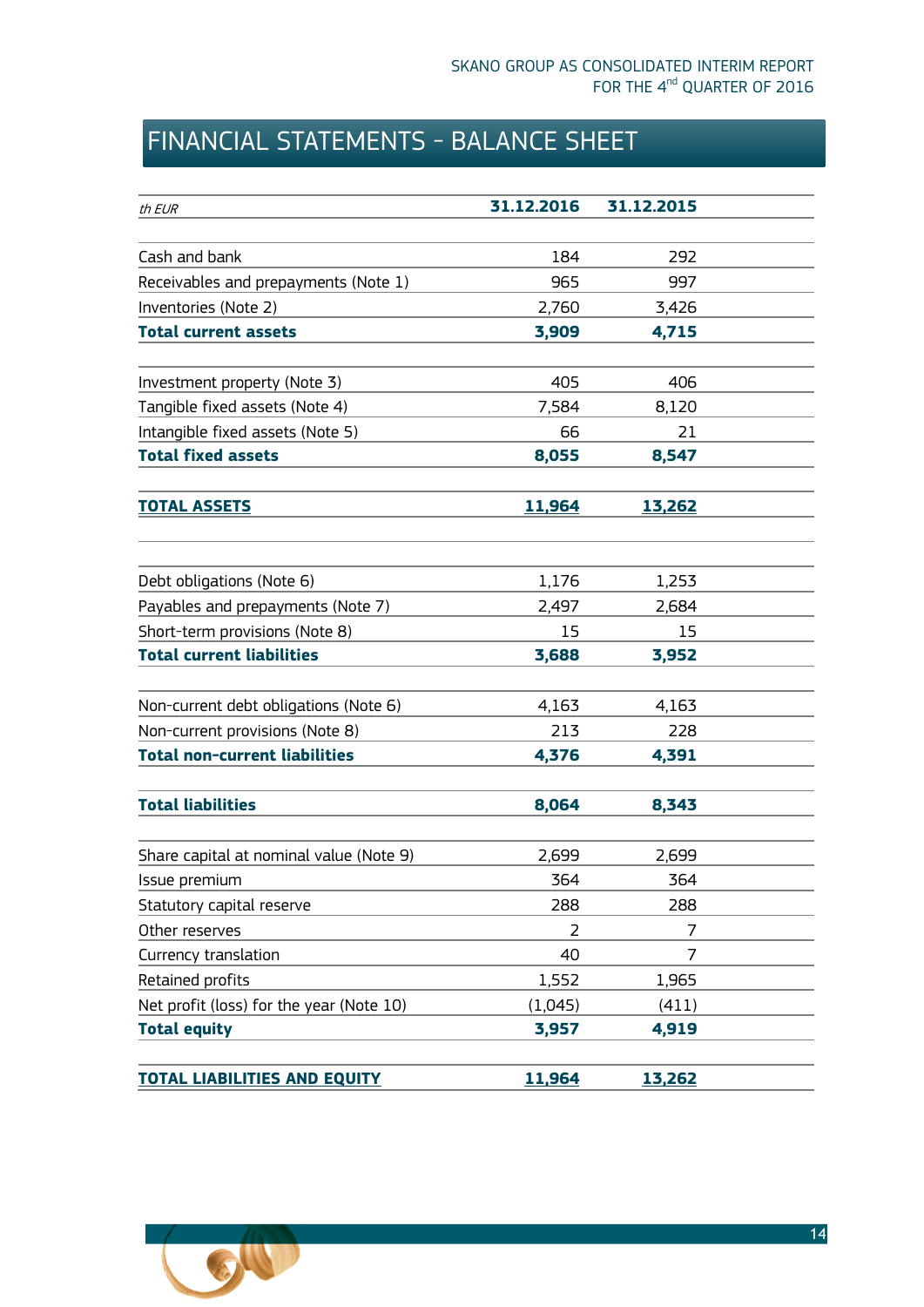# <span id="page-14-0"></span>FINANCIAL STATEMENTS – INCOME STATEMENT

| th EUR                                            | <b>40 2016</b> | <b>40 2015</b> | 2016      | 2015      |
|---------------------------------------------------|----------------|----------------|-----------|-----------|
| <b>SALES (Note 11)</b>                            | 3,873          | 4,225          | 17,502    | 18,789    |
| Cost of goods sold                                | (3,350)        | (3,543)        | (14, 425) | (14, 870) |
| <b>Gross profit</b>                               | 522            | 682            | 3,077     | 3,919     |
| Marketing expenses                                | (589)          | (807)          | (2,939)   | (3,203)   |
| General administrative expenses                   | (136)          | (183)          | (595)     | (705)     |
| Other income                                      | 27             | 61             | 98        | 342       |
| Other expenses                                    | (131)          | (34)           | (371)     | (454)     |
| <b>Operating profit (loss) (Note 11)</b>          | (307)          | (281)          | (730)     | (101)     |
| Financial income and expenses                     | (69)           | (75)           | (309)     | (301)     |
| <b>Profit (loss) before taxes</b>                 | (376)          | (356)          | (1,039)   | (402)     |
| Prepaid income tax                                | (2)            | (5)            | (6)       | (9)       |
| <b>NET PROFIT (LOSS) FOR THE</b><br><b>PERIOD</b> | (378)          | (361)          | (1,045)   | (411)     |
|                                                   |                |                |           |           |
| Basic earnings per share (Note 10)                | (0.08)         | (0.08)         | (0.23)    | (0.09)    |
| Diluted earnings per share (Note 10)              | (0.08)         | (0.07)         | (0.23)    | (0.09)    |
| Other comprehensive income:                       |                |                |           |           |
| Currency translation differences                  | 23             | 97             | 33        | 23        |
| <b>TOTAL INCOME</b>                               | (355)          | (264)          | (1, 012)  | (388)     |

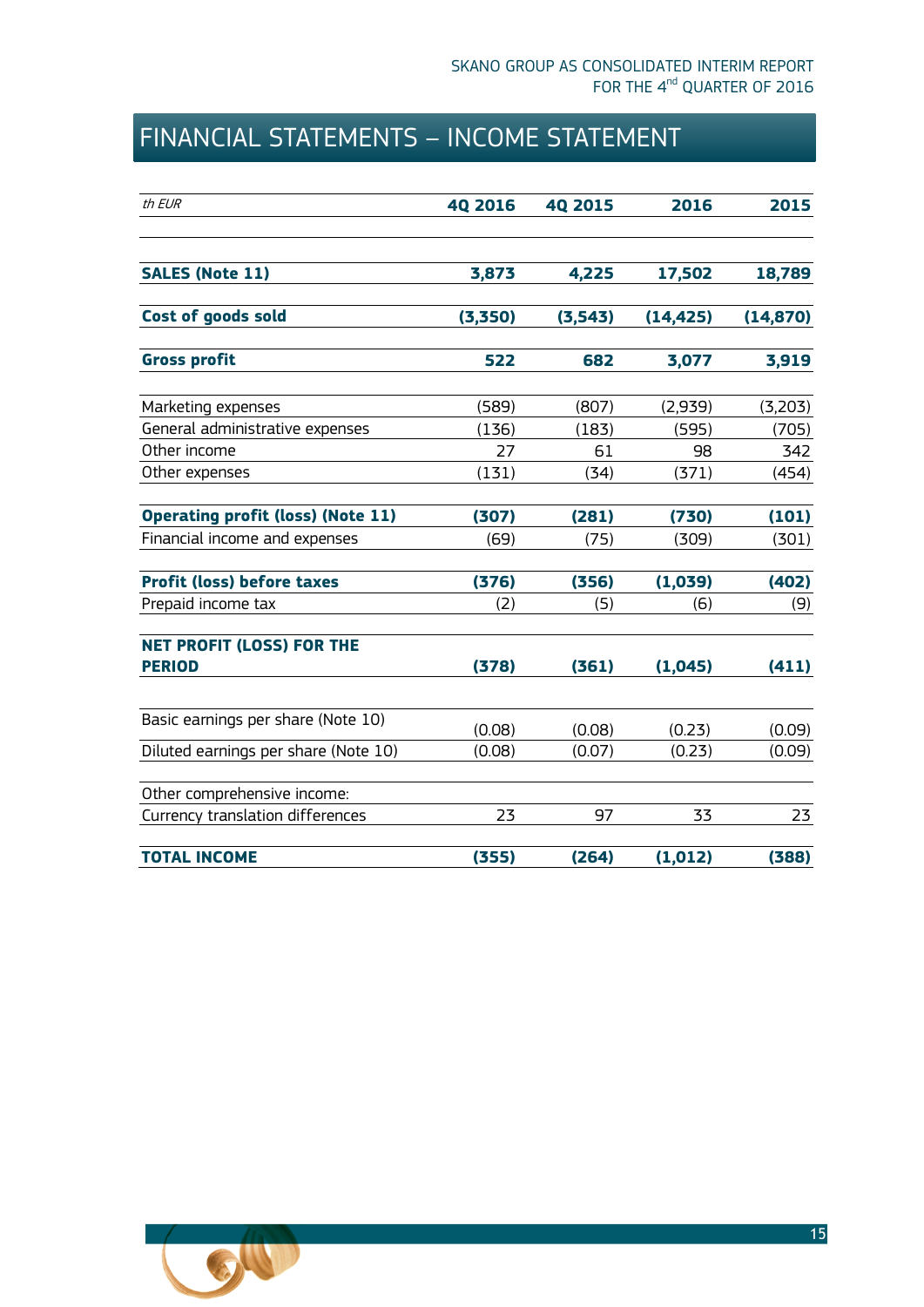# <span id="page-15-0"></span>CONSOLIDATED CASH FLOW STATEMENT

| th EUR                                                                | 2016              | 2015  |
|-----------------------------------------------------------------------|-------------------|-------|
|                                                                       |                   |       |
| <b>Cash flow from operations</b>                                      |                   |       |
| <b>Net profit (loss) before taxes</b>                                 | (1,039)           | (402) |
| Adjustments for:                                                      |                   |       |
| Depreciation of fixed assets (Note 4; 5)                              | 848               | 864   |
| Non-cash transactions: reserves of share options                      | (5)               | 7     |
| Loss on disposals of fixed assets (Note 4)                            | 7                 | 22    |
| Interest expense                                                      | 305               | 294   |
| <b>Operating profit (loss) before changes in operating</b><br>capital | 111               | 785   |
| Change in operations-related receivables and prepayments              |                   |       |
| (Note 1)                                                              | 32                | 235   |
| Change in inventories (Note 2)                                        | 666               | (464) |
| Change in operations-related liabilities and prepayments              | (204)             | 491   |
| <b>Cash generated from operations</b>                                 | <i><b>610</b></i> | 1,047 |
| Interest paid                                                         | (305)             | (294) |
| Income tax                                                            | (6)               | (9)   |
| <b>Total cash flow from operations</b>                                | 300               | 744   |
| <b>Cash flow from investments</b>                                     |                   |       |
| Acquisition of fixed assets (Note 4; 5)                               | (364)             | (730) |
| <b>Total cash flow from investments</b>                               | (364)             | (730) |
| <b>Cash flow from financing activities</b>                            |                   |       |
| Loan received (Note 6)                                                | 200               |       |
| Loan repayments (Note 6)                                              | (208)             | (191) |
| Change in overdraft (Note 6)                                          | (104)             | 28    |
| Change in factoring (Note 6)                                          | 35                |       |
| Settlement of finance lease liabilities (Note 6)                      |                   | (14)  |
| <b>Total cash flow from financing activities</b>                      | (77)              | (177) |
| <b>TOTAL CASH FLOW</b>                                                | (141)             | (163) |
| <b>Currency translation differences</b>                               | 33                | 23    |
| <b>CASH AT BEGINNING OF PERIOD</b>                                    | 292               | 432   |
| <b>CASH AT END OF PERIOD</b>                                          | 184               | 292   |

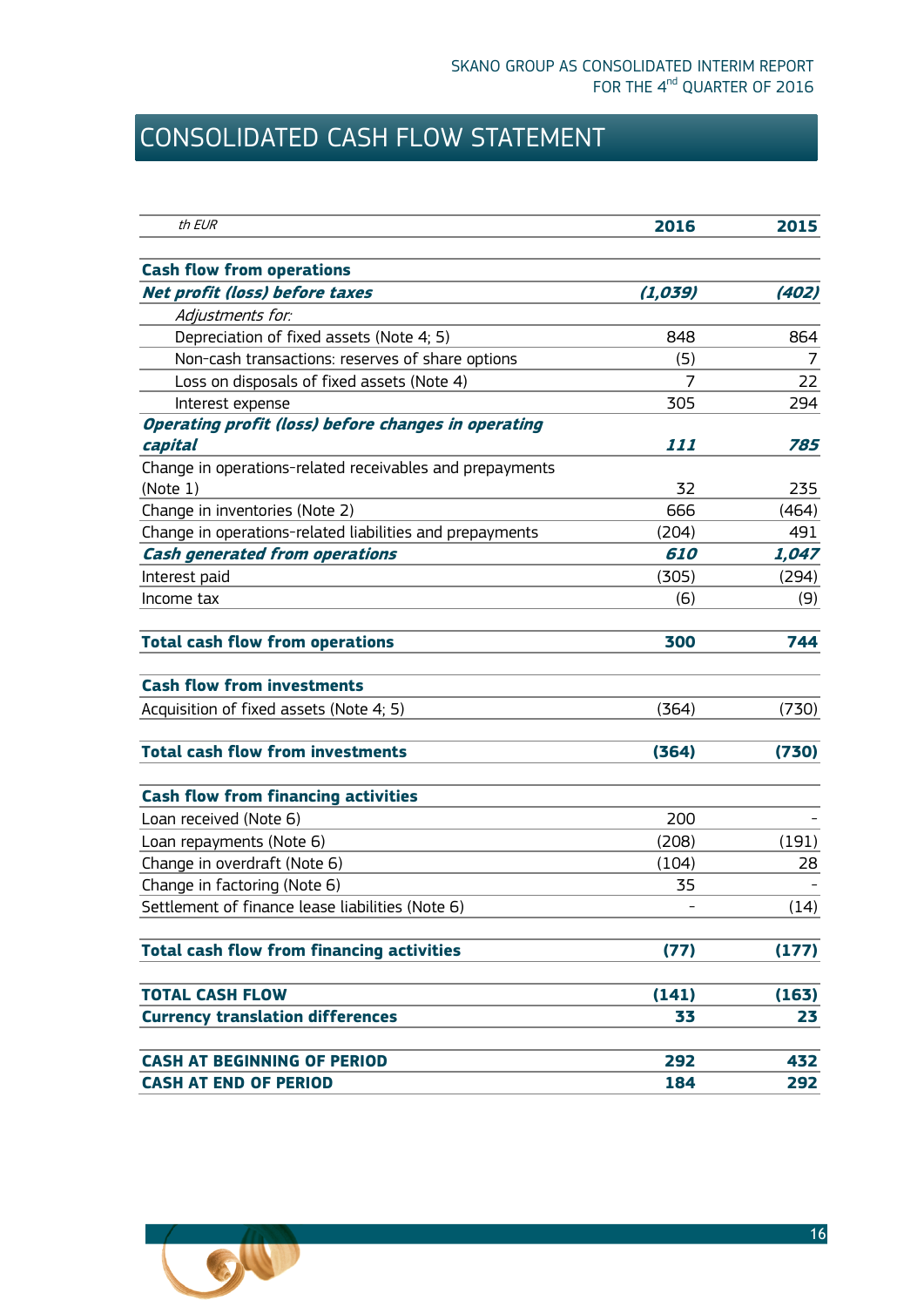# <span id="page-16-0"></span>CONSOLIDATED STATEMENT OF CHANGES EQUITY

| th EUR             | Share<br>capital         | Share<br>premium         | Statutory<br>capital<br>reserve | Other<br>reserves       | Currency<br>translation  | Retained<br>earnings | Total   |
|--------------------|--------------------------|--------------------------|---------------------------------|-------------------------|--------------------------|----------------------|---------|
|                    |                          |                          |                                 |                         |                          |                      |         |
| <b>Balance at</b>  |                          |                          |                                 |                         |                          |                      |         |
| 31.12.2014         | 2,699                    | 364                      | 288                             | ٠                       | (16)                     | 1,965                | 5,300   |
| Share options      | -                        | -                        | $\overline{\phantom{a}}$        | $\overline{7}$          | $\Omega$                 | (4)                  |         |
| Comprehensive      |                          |                          |                                 |                         |                          |                      |         |
| income (loss) 2015 |                          |                          |                                 |                         |                          |                      |         |
|                    | $\qquad \qquad -$        | $\qquad \qquad -$        | $\overline{\phantom{a}}$        | -                       | 23                       | (411)                | (388)   |
| <b>Balance at</b>  |                          |                          |                                 |                         |                          |                      |         |
| 31.12.2015         | 2,699                    | 364                      | 288                             | 7                       | 7                        | 1,554                | 4,919   |
|                    |                          |                          |                                 |                         |                          |                      |         |
| <b>Balance at</b>  |                          |                          |                                 |                         |                          |                      |         |
| 31.12.2015         | 2,699                    | 364                      | 288                             | 7                       | 7                        | 1,554                | 4,919   |
| Share options      | $\overline{\phantom{0}}$ | $\overline{\phantom{m}}$ | $\overline{\phantom{a}}$        | (5)                     | $\overline{\phantom{0}}$ | (2)                  | (7)     |
| Comprehensive      |                          |                          |                                 |                         |                          |                      |         |
| income (loss) 2016 |                          |                          |                                 |                         |                          |                      |         |
|                    | $\overline{\phantom{a}}$ | $\qquad \qquad -$        | $\overline{\phantom{a}}$        | $\qquad \qquad -$       | 33                       | (1,045)              | (1,012) |
| <b>Balance at</b>  |                          |                          |                                 |                         |                          |                      |         |
| 31.12.2016         | 2,699                    | 364                      | 288                             | $\overline{\mathbf{2}}$ | 40                       | 507                  | 3,900   |

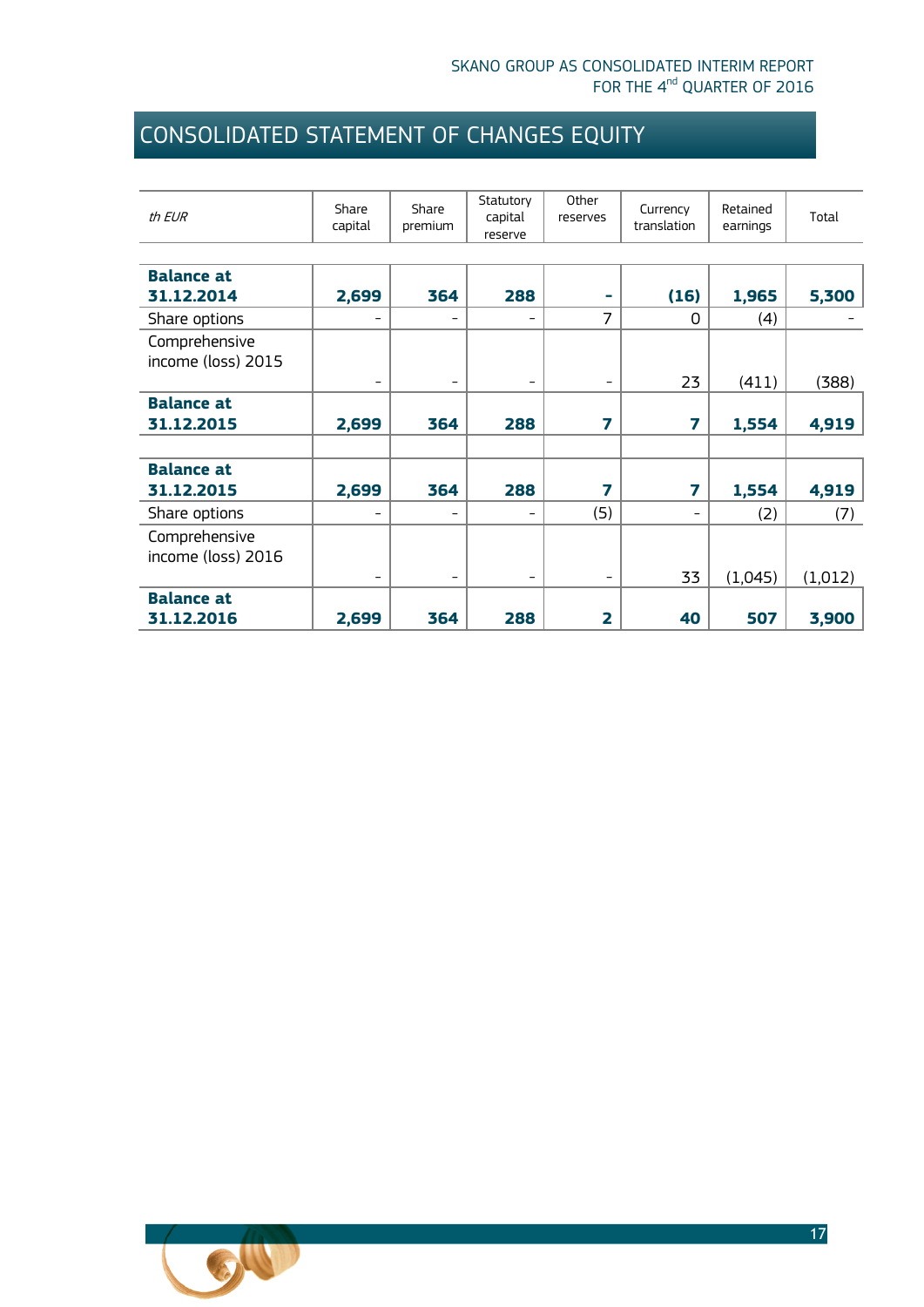### <span id="page-17-0"></span>NOTES TO THE CONSOLIDATED INTERIM REPORT

#### <span id="page-17-1"></span>**ACCOUNTING POLICIES AND MEASUREMENT BASES**

The consolidated financial statements prepared for the period ended 31 December 2016 include the financial information of the Company and its subsidiaries (together referred to as the Group): Skano Fibreboard OÜ, Skano Furniture Factory OÜ, Skano Furniture OÜ, Suomen Tuulileijona Oy. OÜ Isotex and Skano Furniture OÜ's wholly-owned subsidiaries SIA Skano, UAB Skano LT and TOV Skano Ukraine. The Group manufactures and distributes furniture and softboard made of wood.

The consolidated financial statements have been prepared in accordance with International Financial Reporting Standards (IFRSs) as adopted by the European Union. The same accounting policies were applied for both the Interim Report and the Annual Report for the financial year that ended on 31.12.2015. The consolidated financial statements have been prepared in accordance with International Accounting Standard (IAS) 34: Interim Financial Reporting.

According to the assessment of the Management Board Skano Group AS is a going concern and the Interim Report for the 4<sup>nd</sup> quarter of 2016 gives a true and fair view of the financial position of Skano Group AS and the results of its operations. The present Interim Report has not been audited.

The Interim Report has been presented in thousands of euros.

#### <span id="page-17-2"></span>**NOTE 1 RECEIVABLES AND PREPAYMENTS**

| th EUR               | 31.12.2016 | 31.12.2015 |
|----------------------|------------|------------|
| Customer receivables | 620        | 590        |
| Prepaid taxes        | 210        | 254        |
| Other receivables    | 105        | 97         |
| Prepaid services     | 30         | 56         |
| <b>TOTAL</b>         | 965        | 997        |

#### <span id="page-17-3"></span>**NOTE 2 INVENTORIES**

| th FUR                            | 31.12.2016 | 31.12.2015 |
|-----------------------------------|------------|------------|
| Raw materials and other materials | 686        | 632        |
| Work-in-progress                  | 501        | 571        |
| Finished goods                    | 1,454      | 1,956      |
| Goods purchased for resale        | 190        | 233        |
| Goods in transit                  | 118        | 146        |
| Prepayments to suppliers          | 3          | 3          |
| Write-off reserve for inventories | (192)      | (115)      |
| TOTAL                             | 2,760      | 3,426      |

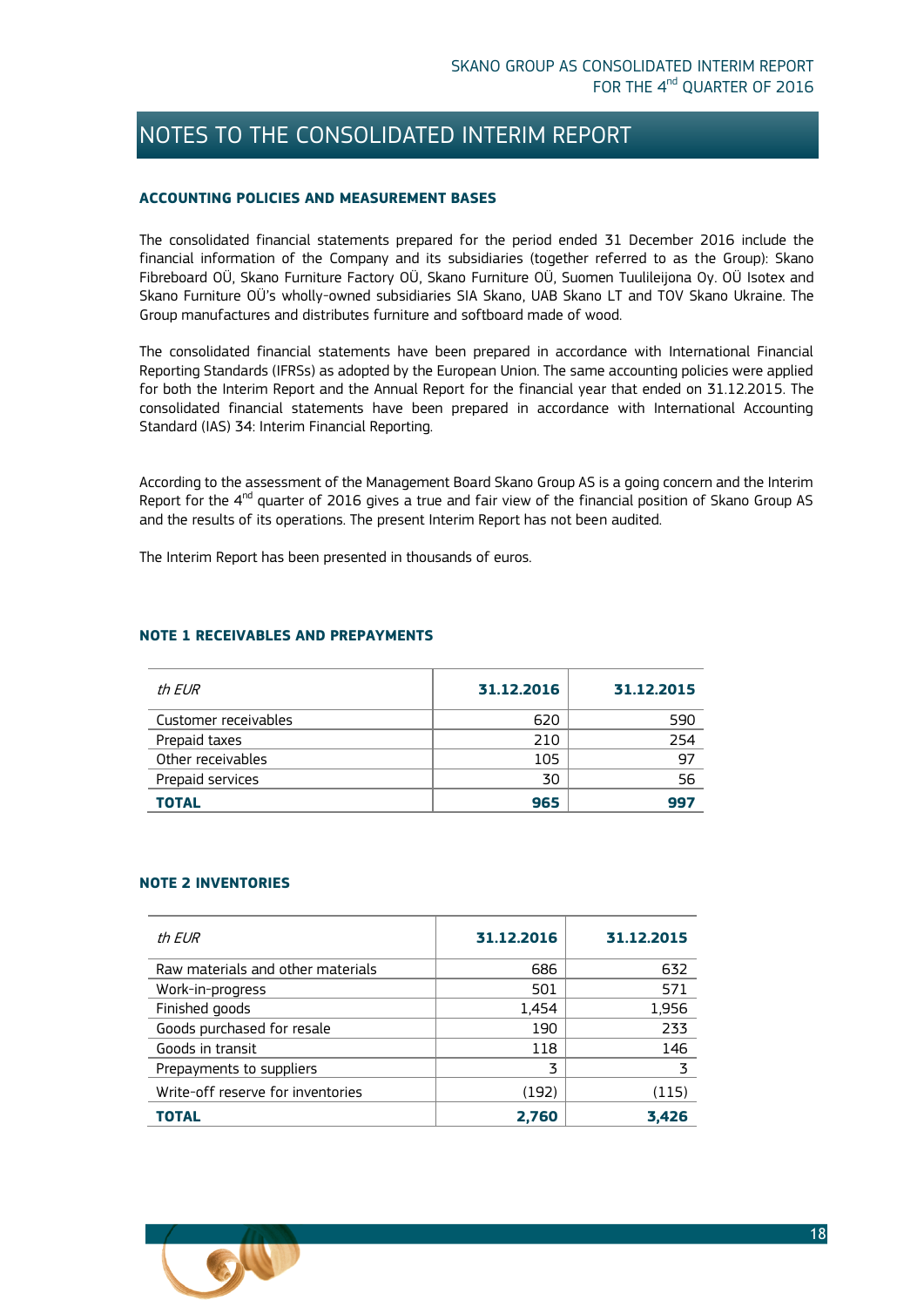#### <span id="page-18-0"></span>**NOTE 3 INVESTMENT PROPERTY**

| th EUR                                        |       |
|-----------------------------------------------|-------|
| Cost at 31.12.2014                            | 693   |
| Accumulated depreciation at 31.12.2014        | (286) |
| Net book amount at 31.12.2014                 | 407   |
| Accumulated depreciation 2015                 | (1)   |
|                                               |       |
| Cost at 31.12.2015                            | 667   |
| Accumulated depreciation at 31.12.2015        | (261) |
| Net book amount at 31.12.2015                 | 406   |
|                                               |       |
| Accumulated depreciation 2016                 | (1)   |
|                                               |       |
| <b>Cost at 31.12.2016</b>                     | 726   |
| <b>Accumulated depreciation at 31.12.2016</b> | (321) |
| <b>Net book amount at 31.12.2016</b>          | 405   |

Cost of maintenance in 2016 was 43 thousand euros and 35 thousand euros in 2015. Rental income from investment properties for 2016 was 22 thousand euros and 54 thousand euros in 2015.

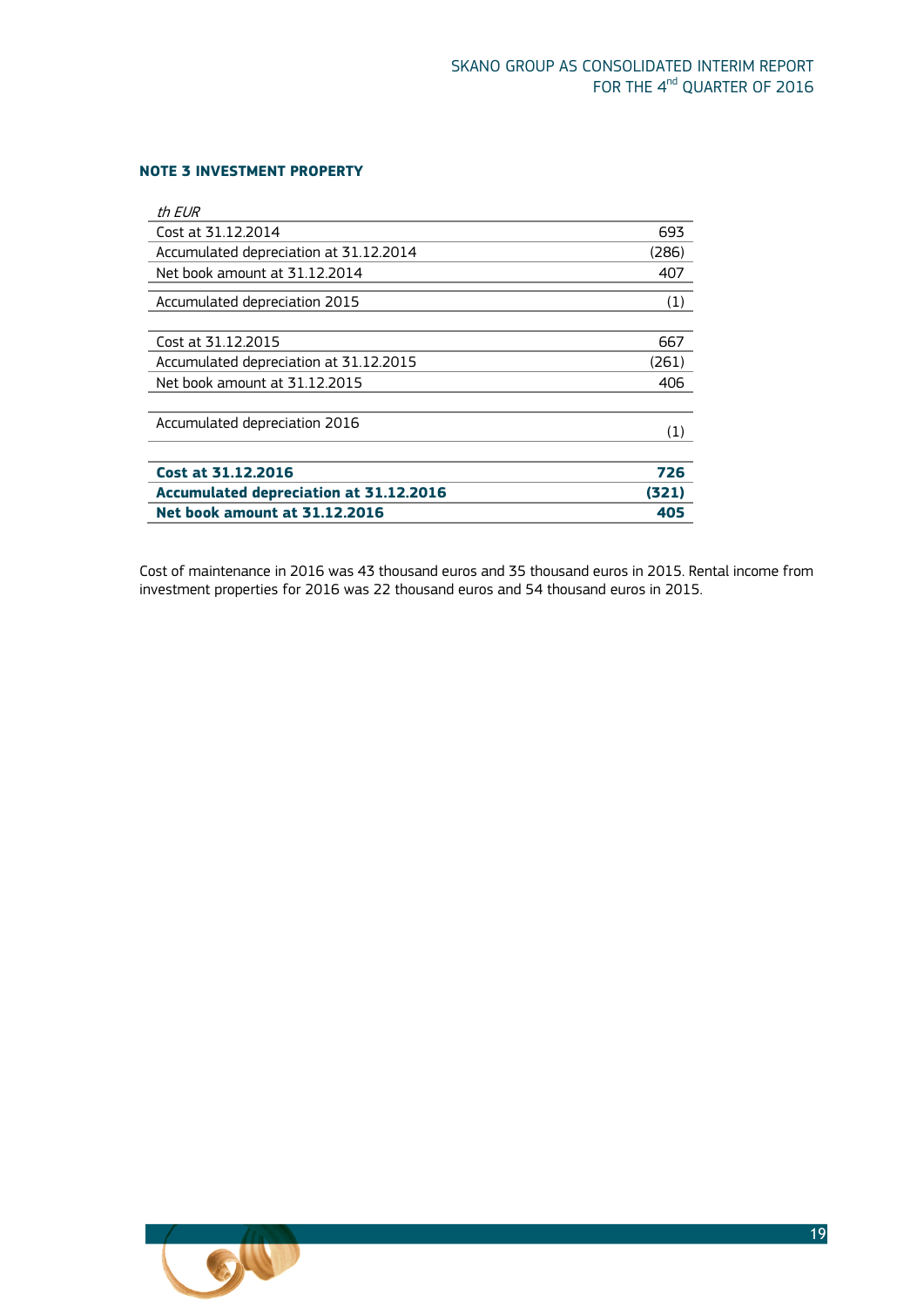### <span id="page-19-0"></span>**NOTE 4 TANGIBLE FIXED ASSETS**

| th EUR                         | 31.12.2016 | 31.12.2015 |
|--------------------------------|------------|------------|
| Land                           | 226        | 226        |
| Buildings and constructions    | 1,975      | 2,156      |
| Machinery. plant and equipment | 5.537      | 5,617      |
| Other equipment and fixtures   | 15         | 28         |
| Construction in progress       | 41         | 93         |
| <b>TOTAL</b>                   | 7.584      | 8.120      |

| th EUR                                        |           |
|-----------------------------------------------|-----------|
| Cost at 31.12.2014                            | 19,363    |
| Accumulated depreciation at 31.12.2014        | (11,096)  |
| Net book amount at 31.12.2014                 | 8,267     |
| Acquired in 2015                              | 728       |
| Write-offs in 2015                            | (189)     |
| Depreciation in 2015                          | (853)     |
| Write-off of accumulated amortization 2015    | 167       |
| Cost at 31.12.2015                            | 19,928    |
| Accumulated depreciation at 31.12.2015        | (11,808)  |
| Net book amount at 31.12.2015                 | 8,120     |
| Acquired in 2016*                             | 305       |
| Write-offs in 2016                            | (456)     |
| Depreciation in 2016                          | (834)     |
| Write-off of accumulated amortization 2016    | 449       |
| Cost at 31.12.2016                            | 19,777    |
| <b>Accumulated depreciation at 31.12.2016</b> | (12, 193) |
| <b>Net book amount at 31.12.2016</b>          | 7,584     |

 $^*$ On 31 $^{\rm th}$  of December the binding liabilities of acquiring the tangible assets are 7 thousand euros.

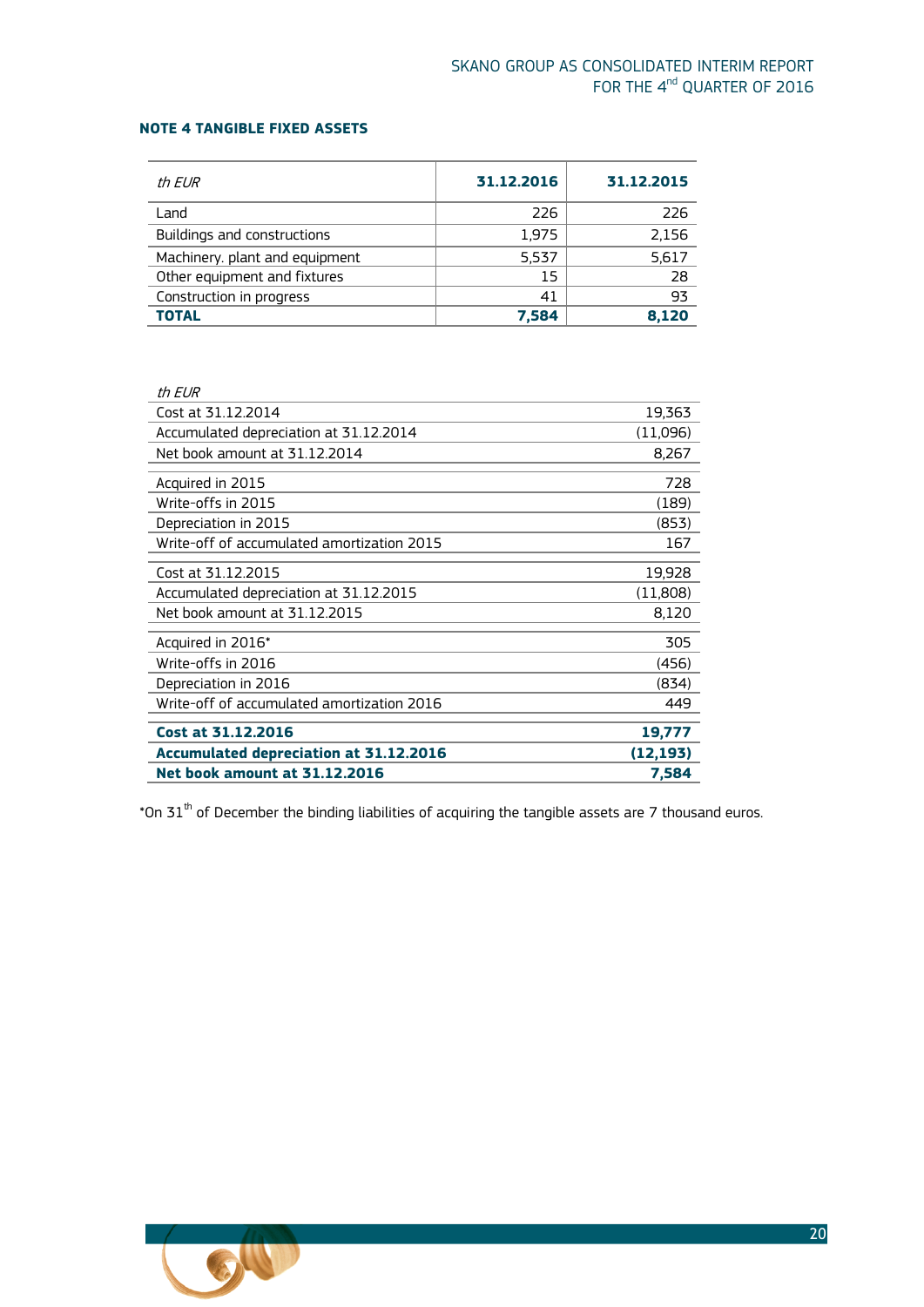### <span id="page-20-0"></span>**NOTE 5 INTANGIBLE FIXED ASSETS**

| th EUR                                 |       |
|----------------------------------------|-------|
| Cost at 31.12.2014                     | 113   |
| Accumulated depreciation at 31.12.2014 | (84)  |
| Net book amount at 31.12.2014          | 29    |
| Acquired in 2015                       | 2     |
| Depreciation in 2015                   | (10)  |
| Cost at 31.12.2015                     | 115   |
| Accumulated depreciation at 31.12.2015 | (94)  |
| Net book amount at 31.12.2015          | 21    |
| Acquired in 2016                       | 59    |
| Depreciation in 2016                   | (14)  |
| Cost at 31.12.2016                     | 174   |
| Accumulated depreciation at 31.12.2016 | (108) |
| <b>Net book amount at 31.12.2016</b>   | 66    |

<span id="page-20-1"></span>Intangible assets include computer software not directly linked to the hardware.

### **NOTE 6 DEBT OBLIGATIONS**

| th FUR                       | 31.12.2016 | 31.12.2015 |
|------------------------------|------------|------------|
| Current liabilities          | 1.176      | 1.253      |
| incl non-convertible debt    | -          |            |
| Non-current debt obligations | 4.163      | 4,163      |
| <b>TOTAL</b>                 | 5,339      | 5.416      |

#### <span id="page-20-2"></span>**NOTE 7 PAYABLES AND PREPAYMENTS**

| th EUR                | 31.12.2016 | 31.12.2015 |
|-----------------------|------------|------------|
| Supplier payables     | 1,277      | 1,591      |
| Payables to employees | 246        | 300        |
| Taxes payables        | 333        | 383        |
| Other payables        | 75         | 110        |
| Customer prepayments  | 566        | 300        |
| <b>TOTAL</b>          | 2.497      | 2.684      |

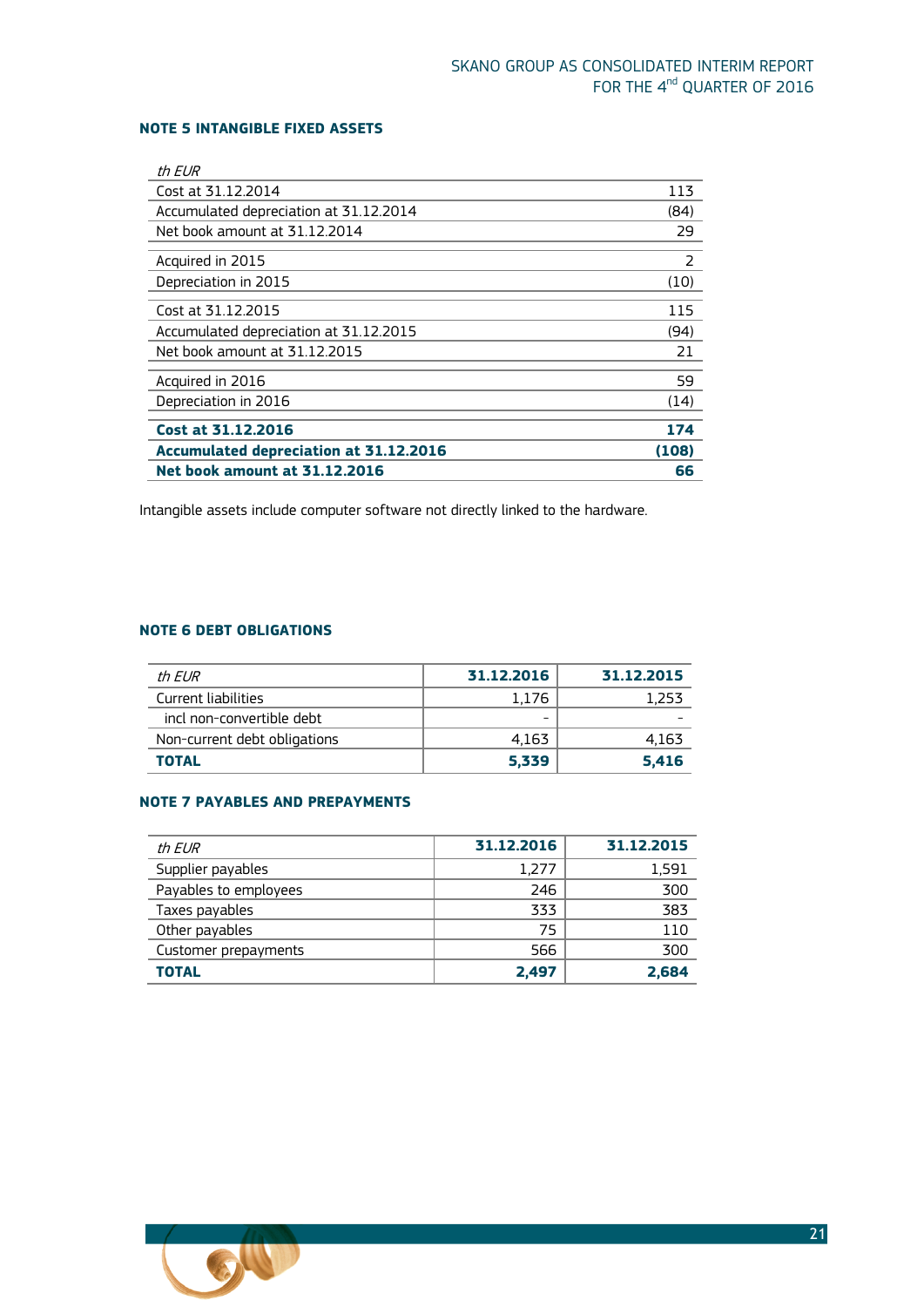#### <span id="page-21-0"></span>**NOTE 8 PROVISIONS**

| 238  |
|------|
| 15   |
| 223  |
|      |
| (25) |
| 19   |
| 11   |
|      |
| 243  |
| 15   |
| 228  |
|      |
| (18) |
| 8    |
| 233  |
| 15   |
|      |

Provisions are made in relation to the compensations for loss of working capacity of former employees after work accidents. The total amount of the provision has been estimated considering the number of persons receiving the compensation, extent of their disability, their former level of salary, level of pension payments and estimations of the remaining period of payments.

#### <span id="page-21-1"></span>**NOTE 9 SHARE CAPITAL**

|                    | Number of shares | Share capital |
|--------------------|------------------|---------------|
|                    | DCS              | th EUR        |
| Balance 31.12.2016 | 4,499,061        | 2.699         |
| Balance 31.12.2015 | 4,499,061        | 2,699         |

The share capital of Skano Group AS totalled 2.699.436.60 euros that were made up of 4.499.061 shares with the nominal value of 0.60 euros each. The maximum share capital outlined in the Articles of Association is 10.797.744 euros. Each ordinary share grants its owner one vote in the General Meeting of Shareholders and the right to receive dividends.

As at 31.12.2016. the Group had 464 shareholders (31.12.2015: 483 shareholders) of which with more than 5% ownership interest were:

Trigon Wood OÜ with 2.675.752 shares or 59.47% (31.12.2015: 59.62%)

The number of shares owned by the members of the Management Board and Supervisory Board of Skano Group AS was as follows:

- Ülo Adamson 0 shares (2015: 0 shares)
- Joakim Johan Helenius 20,000 shares (2015: 20.000 shares)
- Martin Mets 0 shares (2015: 0 shares)
- Lauri Treimann 0 shares (2015: 0 shares)

As of 31.12.2016 Gregory Devine Grace had share option agreement with the total amount of 33,333 share options after he has called back from management board. All other options are cancelled.

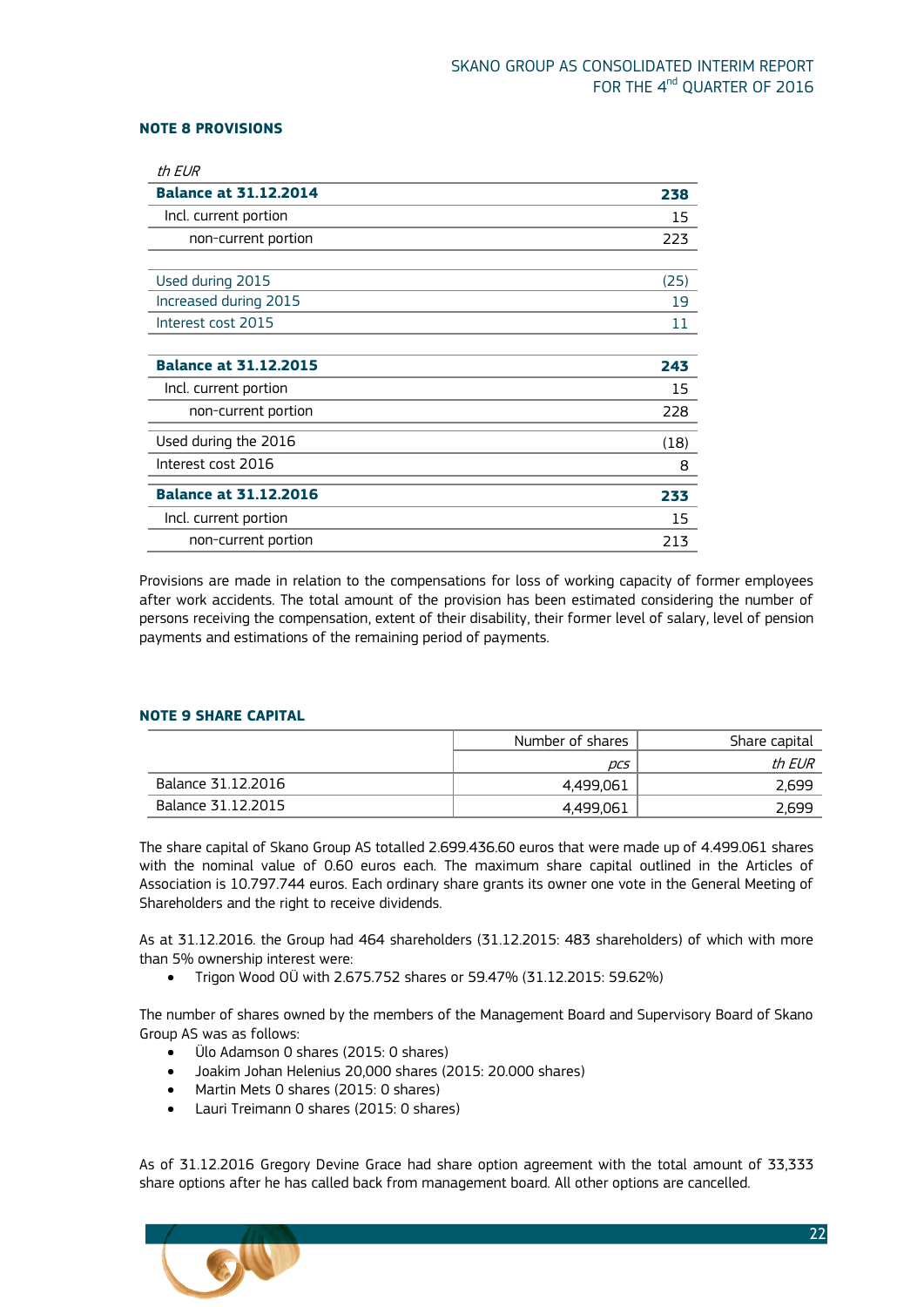### <span id="page-22-0"></span>**NOTE 10 EARNINGS PER SHARE**

| EUR                                                                                 | 31.12.2016 | 31.12.2015 |
|-------------------------------------------------------------------------------------|------------|------------|
| Basic earnings per share                                                            | (0.23)     | (0.09)     |
| Diluted earnings per share                                                          | (0.23)     | (0.09)     |
| Book value of share                                                                 | 0.88       | 1.09       |
| Price/earnings ratio (P/E)                                                          | (2.00)     | (8.11)     |
| Closing price of the share of Skano Group AS on<br>Tallinn Stock Exchange at 30.12* | 0.46       | 0.73       |

Basic earnings per share have been calculated by dividing the net profit (loss) for the reporting period with the number of shares:

Basic earnings per share for 2016 = (1.045.281)/4.499.061 = (0.23) euros Basic earnings per share for 2015 = (411.006)/4.499.061 = (0.09) euros

Diluted earnings (loss) per share is calculated based on the net profit (loss). and the number of shares plus contingent shares corresponding with the Group`s option program started from 2015. Skano Group's share price. on average has been lower than the exercise price of options thus options do not have diluted effect.

Price/earnings ratio (P/E) for  $2016 = 0.46/(0.23) = (2.00)$ 

Price/earnings ratio (P/E) for  $2015 = 0.73/(0.09) = (8.11)$ 

\* The share of Skano Group AS has been listed on Tallinn Stock Exchange starting from 25.09.2007.

#### <span id="page-22-1"></span>**NOTE 11 SEGMENTS**

Operating segments have been determined based on the reports reviewed by the management board that are used to make strategic decision. The management board considers the business based on the types of products and services as follows:

Furniture production (Skano Furniture Factory OÜ) is engaged in the production and wholesales of household furniture. The factory is located in Estonia.

Furniture retail (Skano Furniture OÜ) is engaged in retail sales of furniture in Estonia, Latvia, Lithuania and Ukraine.

Fibreboard production (Skano Fibreboard OÜ and Suomen Tuulileijona Oy) manufactures and sells to wholesale customers general construction boards based on soft wood-fibre boards and interior finishing boards. The fibreboard factories are located in Estonia.

The secondary segment of the Group is defined according to the geographical location of customers.

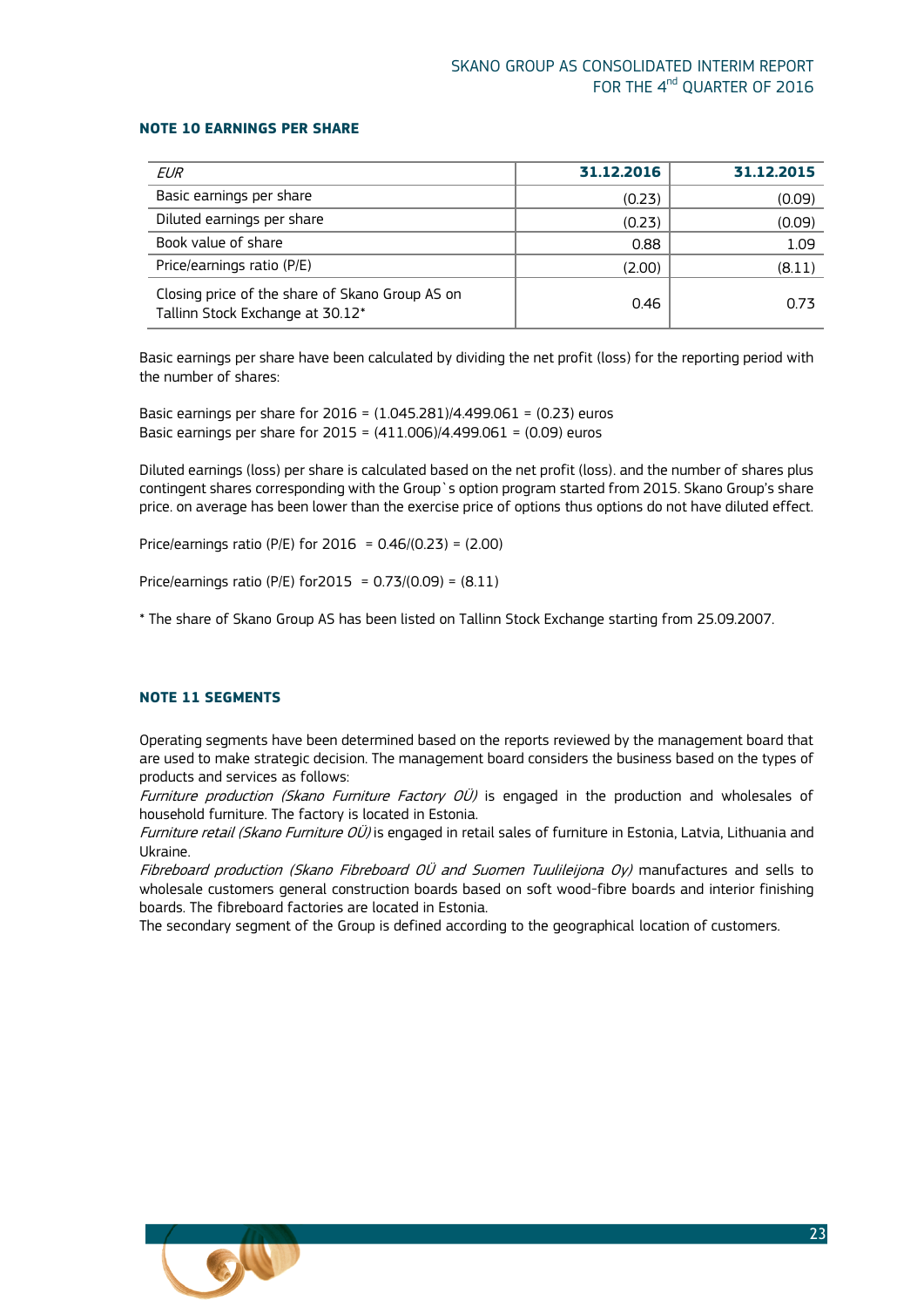### **BUSINESS SEGMENT BY THE TYPES OF PRODUCT/SERVICE – PRIMARY SEGMENT:**

| tuh EUR                            | <b>Furniture</b><br><b>Factory</b> | <b>Furniture</b><br><b>Retail</b> | <b>Fibreboard</b> | <b>Eliminations</b> | <b>TOTAL</b><br>segments |
|------------------------------------|------------------------------------|-----------------------------------|-------------------|---------------------|--------------------------|
|                                    | 2016                               | 2016                              | 2016              | 2016                | 2016                     |
| Revenue from external<br>customers | 3,228                              | 2,203                             | 12,071            |                     | 17,502                   |
| Inter-segment revenue              | 1,007                              |                                   | 99                | (1,10)6             | O                        |
| Operating profit/-loss             | (658)                              | (83)                              | (96)              | 107                 | (730)                    |
| Segment assets                     | 4,202                              | 616                               | 9,542             | (2,396)             | 11,964                   |
| Segment liabilities                | 2,322                              | 895                               | 6,990             | (2, 143)            | 8,064                    |

#### **2015**

| tuh EUR                            | <b>Furniture</b><br><b>Factory</b> | <b>Furniture</b><br><b>Retail</b> | <b>Fibreboard</b> | <b>Eliminations</b> | <b>TOTAL</b><br>segments |
|------------------------------------|------------------------------------|-----------------------------------|-------------------|---------------------|--------------------------|
|                                    | 2015                               | 2015                              | 2015              | 2015                | 2015                     |
| Revenue from external<br>customers | 3,644                              | 2,537                             | 12,608            |                     | 18,789                   |
| Inter-segment revenue              | 1,157                              |                                   | 88                | (1,245)             | 5,938                    |
| Operating profit/-loss             | (634)                              | (352)                             | 268               | 617                 | (101)                    |
| Segment assets                     | 4,770                              | 418                               | 10,450            | (2,376)             | 13,262                   |
| Segment liabilities                | 2,210                              | 244                               | 7,676             | (1,787)             | 8,343                    |

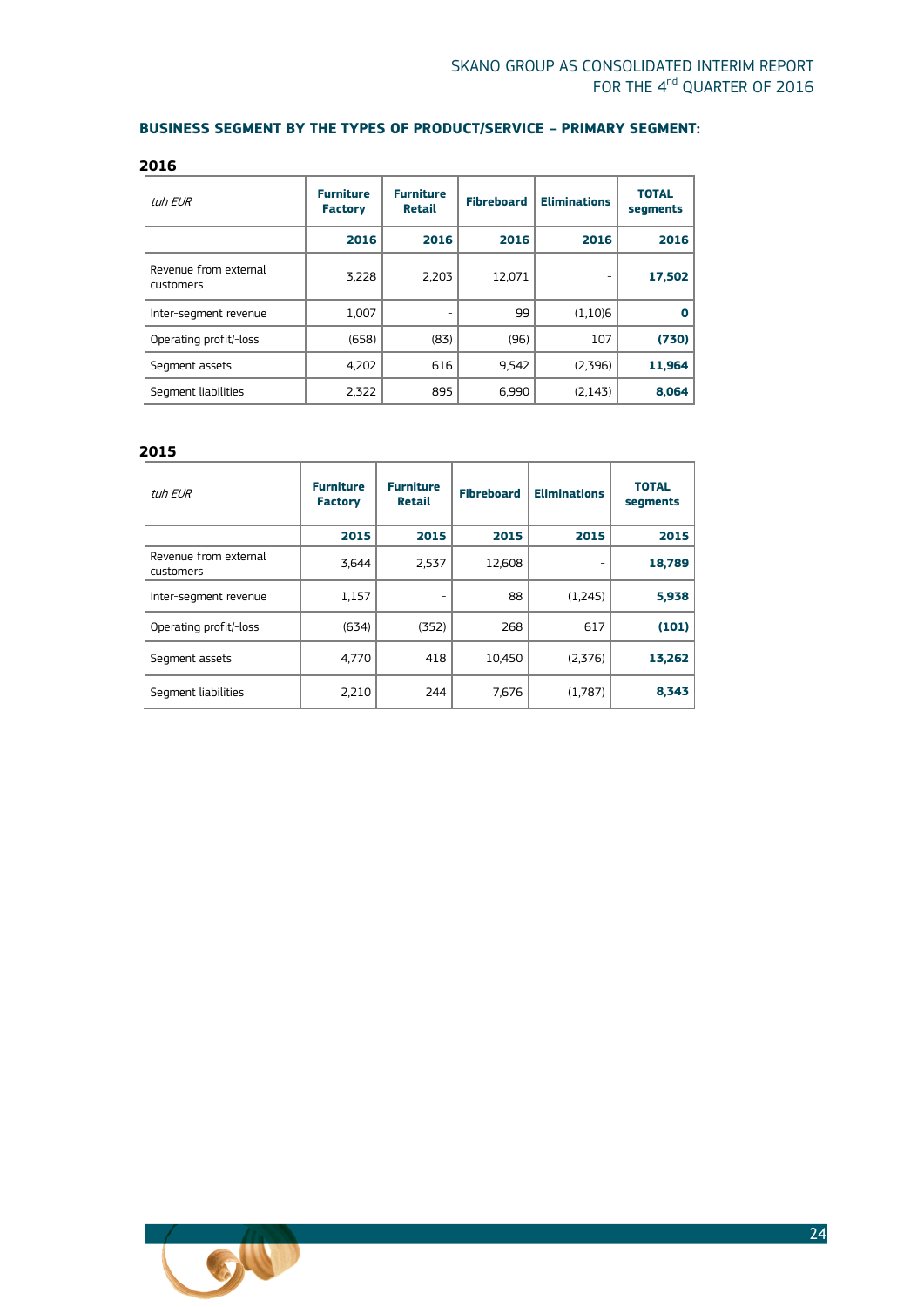### **BUSINESS SEGMENT BY THE GEOGRAPHICAL LOCATION OF CUSTOMERS – SECONDARY SEGMENT:**

|                      | 2016                     |                          |           | 2015         |                              |                |           |              |
|----------------------|--------------------------|--------------------------|-----------|--------------|------------------------------|----------------|-----------|--------------|
| th EUR               | FF                       | <b>FR</b>                | <b>FB</b> | <b>TOTAL</b> | FF                           | <b>FR</b>      | <b>FB</b> | <b>TOTAL</b> |
| Finland              | 1,463                    | $\overline{a}$           | 4,597     | 6,060        | 1,770                        | 8              | 5,134     | 6,912        |
| Estonia              | 124                      | 1,323                    | 1,682     | 3,129        | 41                           | 1,463          | 1,752     | 3,256        |
| Russia               | 1,349                    | 2                        | 1,527     | 2,878        | 1,501                        |                | 1,850     | 3,351        |
| <b>Great Britain</b> | 98                       | -                        | 1,146     | 1,244        | 43                           | -              | 1,163     | 1,206        |
| Portugal             | L,                       | ÷,                       | 717       | 717          | $\overline{\phantom{a}}$     | $\overline{a}$ | 235       | 235          |
| Sweden               | $\overline{a}$           | L,                       | 596       | 596          | $\overline{\phantom{a}}$     | 1              | 573       | 574          |
| Latvia               | ÷,                       | 363                      | 397       | 760          | $\overline{\phantom{0}}$     | 469            | 305       | 774          |
| South-Afrika         | L,                       | $\overline{a}$           | 288       | 288          | $\overline{\phantom{0}}$     | L,             | 493       | 493          |
| Germany              | 66                       | $\overline{\phantom{m}}$ | 140       | 206          | $\overline{\phantom{a}}$     |                | 160       | 160          |
| Lithuania            | -                        | 231                      | 175       | 406          | $\overline{\phantom{a}}$     | 332            | 102       | 434          |
| Denmark              | $\overline{\phantom{0}}$ | L,                       | 123       | 123          | $\overline{\phantom{0}}$     |                | 158       | 158          |
| Ukraine              | $\overline{\phantom{0}}$ | 278                      | 116       | 394          | $\qquad \qquad \blacksquare$ | 264            | 136       | 400          |
| Arabia               | $\overline{\phantom{0}}$ | ۰                        | 106       | 106          | $\qquad \qquad -$            | ۰              | 108       | 108          |
| Netherlands          | L,                       | $\overline{\phantom{a}}$ | 94        | 94           |                              | ÷,             | L,        |              |
| France               | 71                       | L,                       |           | 71           | 102                          | ÷,             | 20        | 122          |
| Hungary              | $\overline{2}$           | ÷,                       | 55        | 57           | ÷                            | L,             | 46        | 46           |
| Oman                 | ÷,                       | $\overline{a}$           | 46        | 46           | $\,$                         | ,              | 37        | 37           |
| Saudi-Arabia         | L,                       | $\overline{a}$           | 45        | 45           | $\overline{\phantom{a}}$     | ÷,             | 63        | 63           |
| Kazakhstan           | 43                       | ÷,                       | L,        | 43           | 166                          | -              | ÷,        | 166          |
| Australia            | -                        | Ē,                       | 39        | 39           | 9                            | $\overline{a}$ | 51        | 60           |
| Greece               | L,                       | ÷,                       | 32        | 32           | $\overline{\phantom{a}}$     | ÷,             | L,        |              |
| Other<br>countries   | 13                       | 6                        | 149       | 168          | 12                           |                | 222       | 234          |
| <b>TOTAL</b>         | 3,229                    | 2,203                    | 12,070    | 17,502       | 3,644                        | 2,537          | 7,659     | 18,789       |

<span id="page-24-0"></span>